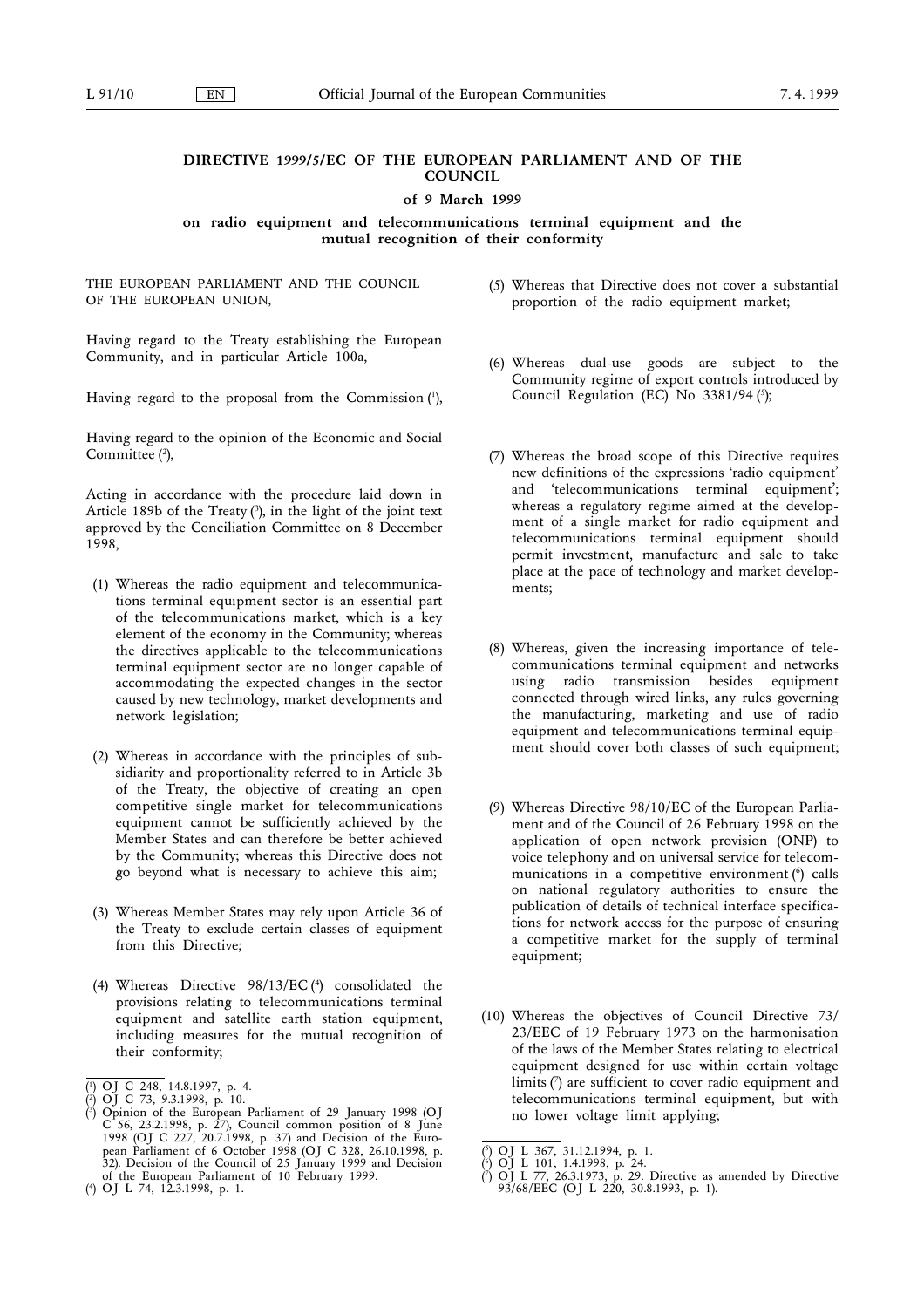- (11) Whereas the electromagnetic compatibility related protection requirements laid down by Council Directive 89/336/EEC of 3 May 1989 on the approximation of the laws of Member States relating to electromagnetic compatibility (1) are sufficient to cover radio equipment and telecommunications terminal equipment;
- (12) Whereas Community law provides that obstacles to the free movement of goods within the Community, resulting from disparities in national legislation relating to the marketing of products, can only be justified where any national requirements are necessary and proportionate; whereas, therefore, the harmonisation of laws must be limited to those requirements necessary to satisfy the essential requirements relating to radio equipment and telecommunications terminal equipment;
- (13) Whereas the essential requirements relevant to a class of radio equipment and telecommunications terminal equipment should depend on the nature and the needs of that class of equipment; whereas these requirements must be applied with discernment in order not to inhibit technological innovation or the meeting of the needs of a free-market economy;
- (14) Whereas care should be taken that radio equipment and telecommunications terminal equipment should not represent an avoidable hazard to health;
- (15) Whereas telecommunications are important to the well-being and employment of people with disabilities who represent a substantial and growing proportion of the population of Europe; whereas radio equipment and telecommunications terminal equipment should therefore in appropriate cases be designed in such a way that disabled people may use it without or with only minimal adaptation;
- (16) Whereas radio equipment and telecommunications terminal equipment can provide certain functions required by emergency services;
- (17) Whereas some features may have to be introduced on the radio equipment and telecommunications terminal equipment in order to prevent the infringement of personal data and privacy of the user and of the subscriber and/or the avoidance of fraud;
- (18) Whereas in some cases interworking via networks with other apparatus within the meaning of this Directive and connection with interfaces of the

appropriate type throughout the Community may be necessary;

- (19) Whereas it should therefore be possible to identify and add specific essential requirements on user privacy, features for users with a disability, features for emergency services and/or features for avoidance of fraud;
- (20) Whereas it is recognised that in a competitive market, voluntary certification and marking schemes developed by consumer organisations, manufacturers, operators and other industry actors contribute to quality and are a useful means of improving consumers' confidence in telecommunications products and services; whereas Member States may support such schemes; whereas such schemes should be compatible with the competition rules of the Treaty;
- (21) Whereas unacceptable degradation of service to persons other than the user of radio equipment and telecommunications terminal equipment should be prevented; whereas manufacturers of terminals should construct equipment in a way which prevents networks from suffering harm which results in such degradation when used under normal operating conditions; whereas network operators should construct their networks in a way that does not oblige manufacturers of terminal equipment to take disproportionate measures to prevent networks from being harmed; whereas the European Telecommunications Standards Institute (ETSI) should take due account of this objective when developing standards concerning access to public networks;
- (22) Whereas effective use of the radio spectrum should be ensured so as to avoid harmful interference; whereas the most efficient possible use, according to the state of the art, of limited resources such as the radio frequency spectrum should be encouraged;
- (23) Whereas harmonised interfaces between terminal equipment and telecommunications networks contribute to promoting competitive markets both for terminal equipment and network services;
- (24) Whereas, however, operators of public telecommunications networks should be able to define the technical characteristics of their interfaces, subject to the competition rules of the Treaty; whereas, accordingly, they should publish accurate and adequate technical specifications of such interfaces so as to enable manufacturers to design telecommunications terminal equipment which satisfies the requirements

<sup>(</sup>a) OJ L 139, 23.5.1989, p. 19. Directive as last amended by terminal equipment princetive; birective: Directive 93/68/EEC.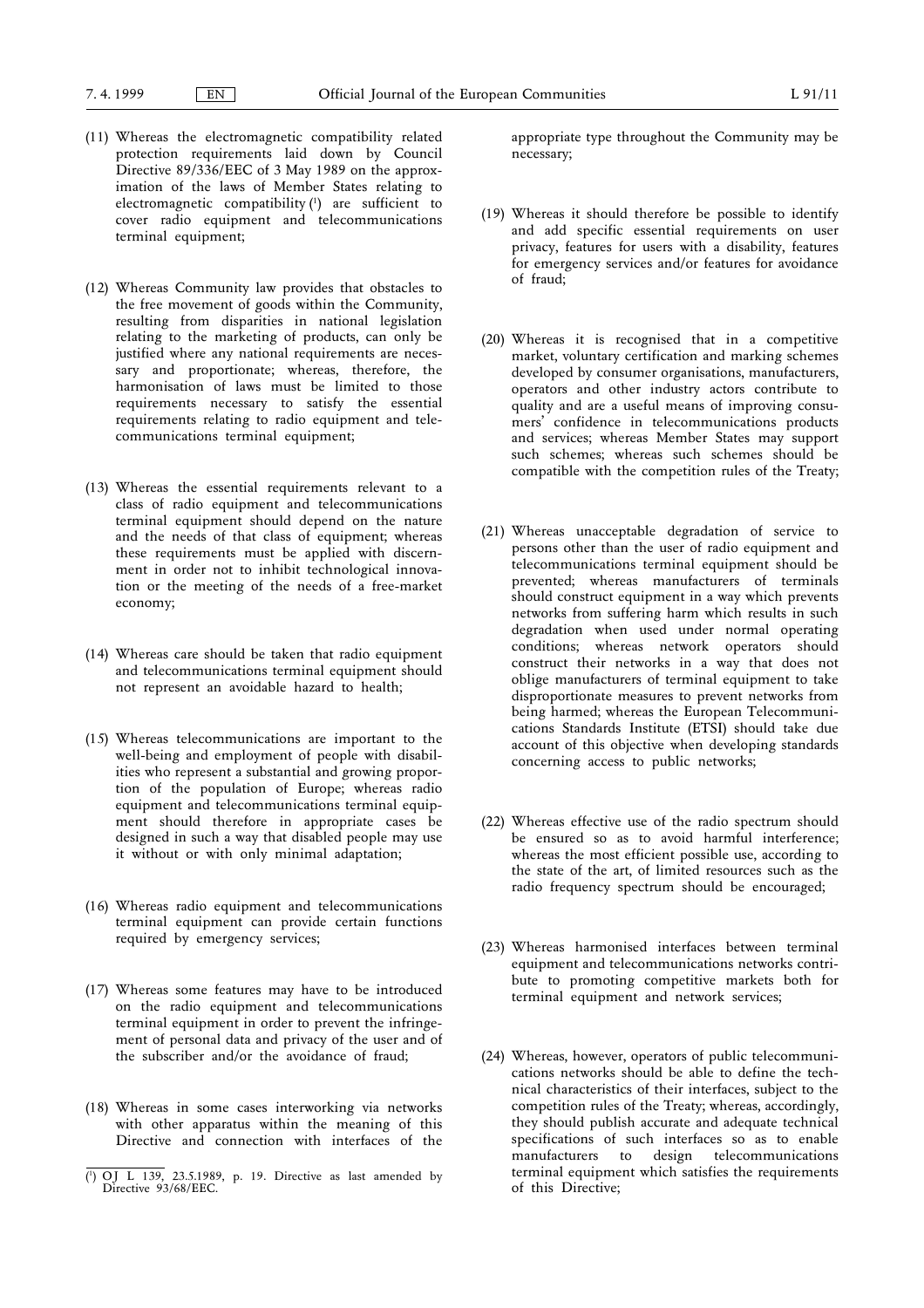- (25) Whereas, nevertheless, the competition rules of the Treaty and Commission Directive 88/301/EEC of 16 May 1988 on competition in the markets in telecommunications terminal equipment (1) establish the principle of equal, transparent and non-discriminatory treatment of all technical specifications having regulatory implications; whereas therefore it is the task of the Community and the Member States, in consultation with the economic players, to ensure that the regulatory framework created by this Directive is fair;
- (26) Whereas it is the task of the European standardisation organisations, notably ETSI, to ensure that harmonised standards are appropriately updated and drafted in a way which allows for unambiguous interpretation; whereas maintenance, interpretation and implementation of harmonised standards constitute very specialised areas of increasing technical complexity; whereas those tasks require the active participation of experts drawn from amongst the economic players; whereas in some circumstances it may be necessary to provide more urgent interpretation of or corrections to harmonised standards than is possible through the normal procedures of the European standardisation organisations operating in conformity with Directive 98/34/EC of 22 June 1998 of the European Parliament and of the Council laying down a procedure for the provision of information in the field of technical standards and regulations and of rules on information society services (2);
- (27) Whereas it is in the public interest to have harmonised standards at European level in connection with the design and manufacture of radio equipment and telecommunications terminal equipment; whereas compliance with such harmonised standards gives rise to a presumption of conformity to the essential requirements; whereas other means of demonstrating conformity to the essential requirements are permitted;
- (28) Whereas the assignment of equipment class identifiers should draw on the expertise of CEPT/ERC and of the relevant European standards bodies in radio matters; whereas other forms of cooperation with those bodies is to be encouraged where possible;
- (29) Whereas, in order to enable the Commission to monitor market control effectively, the Member States should provide the relevant information concerning types of interfaces, inadequate or incor-

rectly applied harmonised standards, notified bodies and surveillance authorities;

- (30) Whereas notified bodies and surveillance authorities should exchange information on radio equipment and telecommunications terminal equipment with a view to efficient surveillance of the market; whereas such cooperation should make the utmost use of electronic means; whereas, in particular, such cooperation should enable national authorities to be informed about radio equipment placed on their market operating in frequency bands not harmonised in the Community;
- (31) Whereas manufacturers should notify Member States of their intention to place radio equipment on the market using frequency bands whose use is not harmonised throughout the Community; whereas Member States therefore need to put in place procedures for such notification; whereas such procedures should be proportionate and should not constitute a conformity assessment procedure additional to those provided for in Annexes IV or V; whereas it is desirable that those notification procedures should be harmonised and preferably implemented by electronic means and one-stop-shopping;
- (32) Whereas radio equipment and telecommunications terminal equipment which complies with the relevant essential requirements should be permitted to circulate freely; whereas such equipment should be permitted to be put into service for its intended purpose; whereas the putting into service may be subject to authorisations on the use of the radio spectrum and the provision of the service concerned;
- (33) Whereas, for trade fairs, exhibitions, etc., it must be possible to exhibit radio equipment and telecommunications terminal equipment which does not conform to this Directive; whereas, however, interested parties should be properly informed that such equipment does not conform and cannot be purchased in that condition; whereas Member States may restrict the putting into service, including the switching on, of such exhibited radio equipment for reasons related to the effective and appropriate use of the radio spectrum, avoidance of harmful interference or matters relating to public health;
- (34) Whereas radio frequencies are allocated nationally and, to the extent that they have not been harmonised, remain within the exclusive competence of the Member States; whereas it is necessary to include a safeguard provision permitting Member States, in conformity with Article 36 of the Treaty, to prohibit,

<sup>(</sup> 1) OJ L 131, 27.5.1988, p. 73. Directive as amended by Directive 94/46/EC (OJ L 268, 19.10.1994, p. 15).

<sup>(</sup> 2) OJ L 204, 21.7.1998, p. 37. Directive as amended by Directive 98/48/EC (OJ L 217, 5.8.1998, p. 18).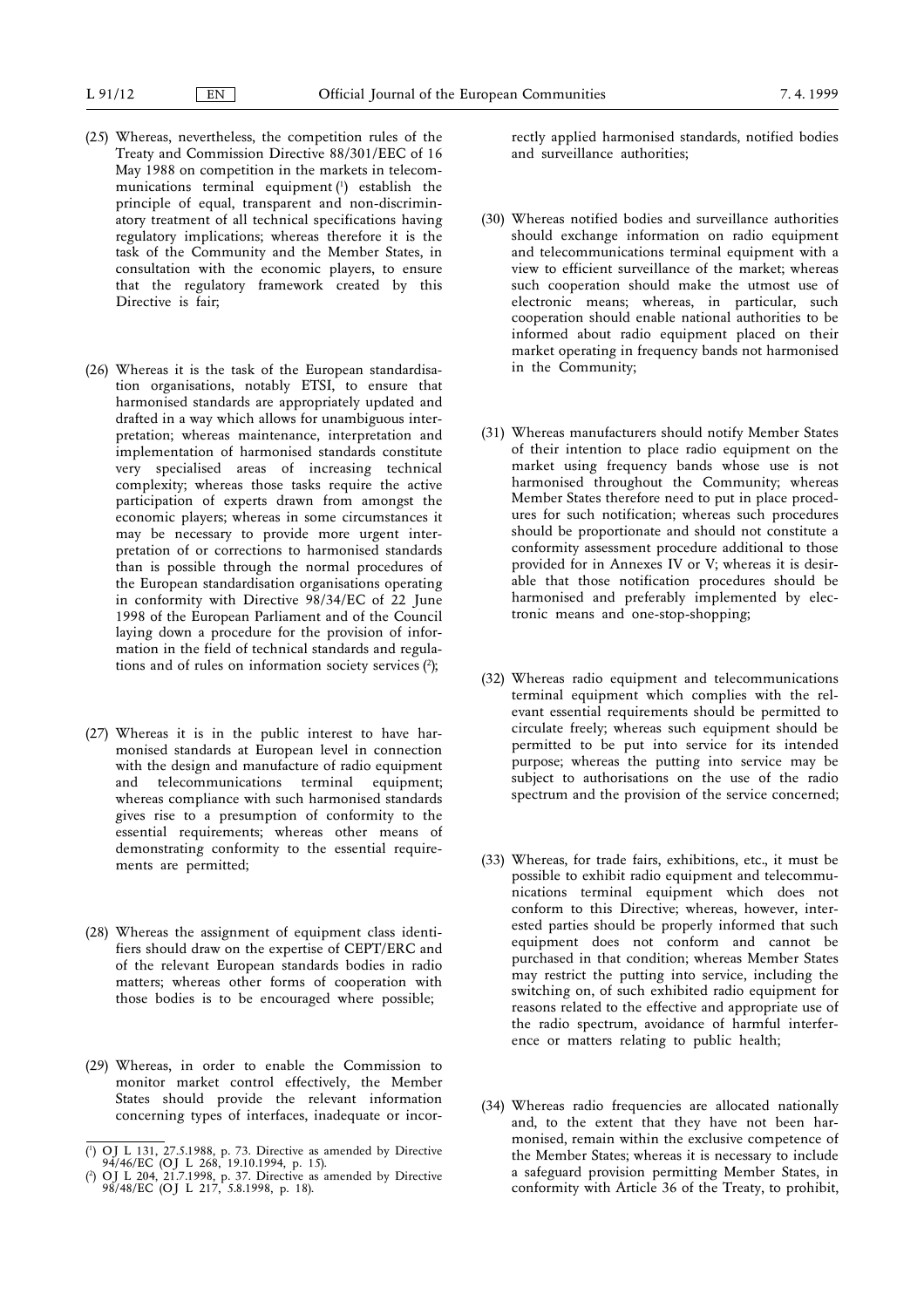restrict or require the withdrawal from its market of radio equipment which has caused, or which it reasonably considers will cause, harmful interference; whereas interference with nationally allocated radio frequencies constitutes a valid ground for Member States to take safeguard measures;

- (35) Whereas manufacturers are liable for damage caused by defective apparatus according to the provisions of Council Directive  $85/374/EEC$  (1); whereas without prejudice to any liability on the part of the manufacturer, any person who imports apparatus into the Community for sale in the course of his business is liable according to that Directive; whereas the manufacturer, his authorised representative or the person responsible for placing the apparatus on the Community market is liable according to the rules of the law of contractual or non-contractual liability in the Member States;
- (36) Whereas the measures which are appropriate to be taken by the Member States or the Commission where apparatus declared to be compliant with the provisions of this Directive causes serious damage to a network or harmful radio interference shall be determined in accordance with the general principles of Community law, in particular, the principles of objectivity, proportionality and non-discrimination;
- (37) Whereas on 22 July 1993 the Council adopted Decision 93/465/EEC concerning the modules for the various phases of the conformity assessment procedures and the rules for the affixing and the use of EC conformity marking which are intended to be used in the technical harmonisation directives  $(2)$ ; whereas the applicable conformity assessment procedures should preferably be chosen from among the available modules laid down by that Decision;
- (38) Whereas Member States may request that notified bodies they designate and their surveillance authorities be accredited according to appropriate European standards;
- (39) Whereas it is appropriate that compliance of radio equipment and telecommunications terminal equipment with the requirements of Directives 73/23/EEC and 89/336/EEC may be demonstrated using the procedures specified in those Directives where the apparatus is within their scope; whereas, as a result, the procedure provided for in Article 10(1) of Directive 89/336/EEC may be used where the application of harmonised standards gives rise to a presumption of conformity with the protection

requirements; whereas the procedure provided for in Article 10 $(3)$  may be used where the manufacturer has not applied harmonised standards or where no such standards exist;

- (40) Whereas Community undertakings should have effective and comparable access to third countries' markets and enjoy treatment in third countries similar to that offered in the Community to undertakings owned wholly, controlled through majority ownership or effectively controlled by nationals of the third countries concerned;
- (41) Whereas it is desirable to establish a committee bringing together parties directly involved in the implementation of regulation of radio equipment and telecommunications terminal equipment, in particular the national conformity assessment bodies and national bodies responsible for market surveillance, in order to assist the Commission in achieving a harmonised and proportionate application of the provisions so as to meet the needs of the market and the public at large; whereas representatives of telecommunications operators, users, consumers, manufacturers and service providers should be consulted where appropriate;
- (42) Whereas a modus vivendi between the European Parliament, the Council and the Commission concerning the implementing measures for acts adopted in accordance with the procedure laid down in Article 189b of the Treaty was concluded on 20 December 1994 (4);
- (43) Whereas the Commission should keep under review the implementation and practical application of this and other relevant directives and take steps to ensure coordination of the application of all relevant directives in order to avoid disturbance to telecommunications equipment which affects the health of humans or is harmful to property;
- (44) Whereas the functioning of this Directive should be reviewed in due course in the light of the development of the telecommunications sector and of experience gained from application of the essential requirements and the conformity assessment procedures provided for in this Directive;
- (45) Whereas it is necessary to ensure that with the introduction of changes to the regulatory regime there is a smooth transition from the previous regime in order to avoid disruption to the market and legal uncertainty;

<sup>(1)</sup> OJ L 210, 7.8.1985, p. 29.

<sup>(</sup> 2) OJ L 220, 30.8.1993, p. 23. (4) OJ C 102, 4.4.1996, p. 1.

 $\overline{(^3)}$  OJ L 220, 30.8.1993, p. 23.<br>  $(^4)$  OJ C 102, 4.4.1996, p. 1.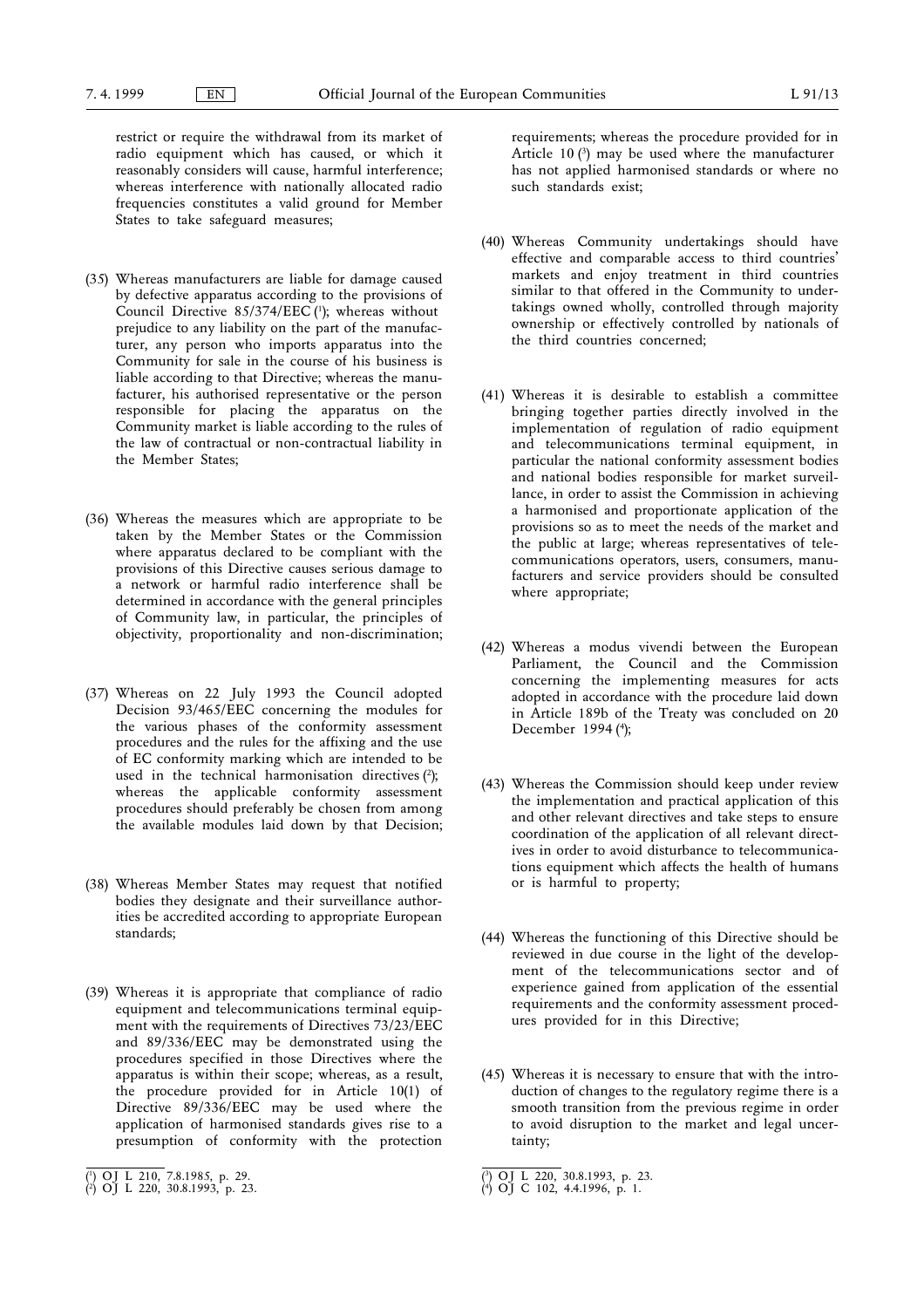(46) Whereas this Directive replaces Directive 98/13/EC, which should accordingly be repealed; whereas Directives 73/23/EEC and 89/336/EEC will no longer apply to apparatus within the scope of this Directive, with the exception of protection and safety requirements and certain conformity assessment procedures,

### HAVE ADOPTED THIS DIRECTIVE:

## CHAPTER I

## **GENERAL ASPECTS**

#### *Article 1*

#### **Scope and aim**

1. This Directive establishes a regulatory framework for the placing on the market, free movement and putting into service in the Community of radio equipment and telecommunications terminal equipment.

- 2. Where apparatus as defined in Article 2(a) incorporates, as an integral part, or as an accessory:
- (a) a medical device within the meaning of Article 1 of Council Directive 93/42/EEC of 14 June 1993 concerning medical devices (1 ), or
- (b) an active implantable medical device within the meaning of Article 1 of Council Directive 90/ 385/EEC of 20 June 1990 on the approximation of the laws of the Member States relating to active implantable medical devices (2),

the apparatus shall be governed by this Directive, without prejudice to the application of Directives 93/42/EEC and 90/385/EEC to medical devices and active implantable medical devices, respectively.

3. Where apparatus constitutes a component or a separate technical unit of a vehicle within the meaning of Council Directive 72/245/EEC (3) relating to the radio interference (electromagnetic compatibility) of vehicles or a component or a separate technical unit of a vehicle within the meaning of Article 1 of Council Directive 92/61/EEC of 30 June 1992 relating to the type-approval of two or three-wheel motor vehicles, the apparatus shall be governed by this Directive without prejudice to the application of Directive 72/245/EEC or of Directive 92/ 61/EEC respectively.

4. This Directive shall not apply to equipment listed in Annex I.

5. This Directive shall not apply to apparatus exclusively used for activities concerning public security, defence, State security (including the economic wellbeing of the State in the case of activities pertaining to State security matters) and the activities of the State in the area of criminal law.

### *Article 2*

#### **Definitions**

For the purpose of this Directive the following definitions shall apply:

- (a) 'apparatus' means any equipment that is either radio equipment or telecommunications terminal equipment or both;
- (b) 'telecommunications terminal equipment' means a product enabling communication or a relevant component thereof which is intended to be connected directly or indirectly by any means whatsoever to interfaces of public telecommunications networks (that is to say, telecommunications networks used wholly or partly for the provision of publicly available telecommunications services);
- (c) 'radio equipment' means a product, or relevant component thereof, capable of communication by means of the emission and/or reception of radio waves utilising the spectrum allocated to terrestrial/ space radiocommunication;
- (d) 'radio waves' means electromagnetic waves of frequencies from 9 kHz to 3 000 GHz, propagated in space without artificial guide;
- (e) 'interface' means
	- (i) a network termination point, which is a physical connection point at which a user is provided with access to public telecommunications network, and/or
	- (ii) an air interface specifying the radio path between radio equipment

and their technical specifications;

- (f) 'equipment class' means a class identifying particular types of apparatus which under this Directive are considered similar and those interfaces for which the apparatus is designed. Apparatus may belong to more than one equipment class;
- (g) 'technical construction file' means a file describing the apparatus and providing information and explanations as to how the applicable essential requirements have been implemented;
- (h) 'harmonised standard' means a technical specification adopted by a recognised standards body under a mandate from the Commission in conformity with the procedures laid down in Directive 98/34/EC for the purpose of establishing a European requirement, compliance with which is not compulsory.

<sup>(</sup> 1) OJ L 169, 12.7.1993, p. 1.

<sup>(</sup> 2) OJ L 152, 6.7.1972, p. 15. Directive as last amended by Commission Directive 95/54/EC (OJ L 266, 8.11.1995, p. 1).

<sup>(</sup> 3) OJ L 225, 10.8.1992, p. 72. Directive as amended by the 1994 Act of Accession.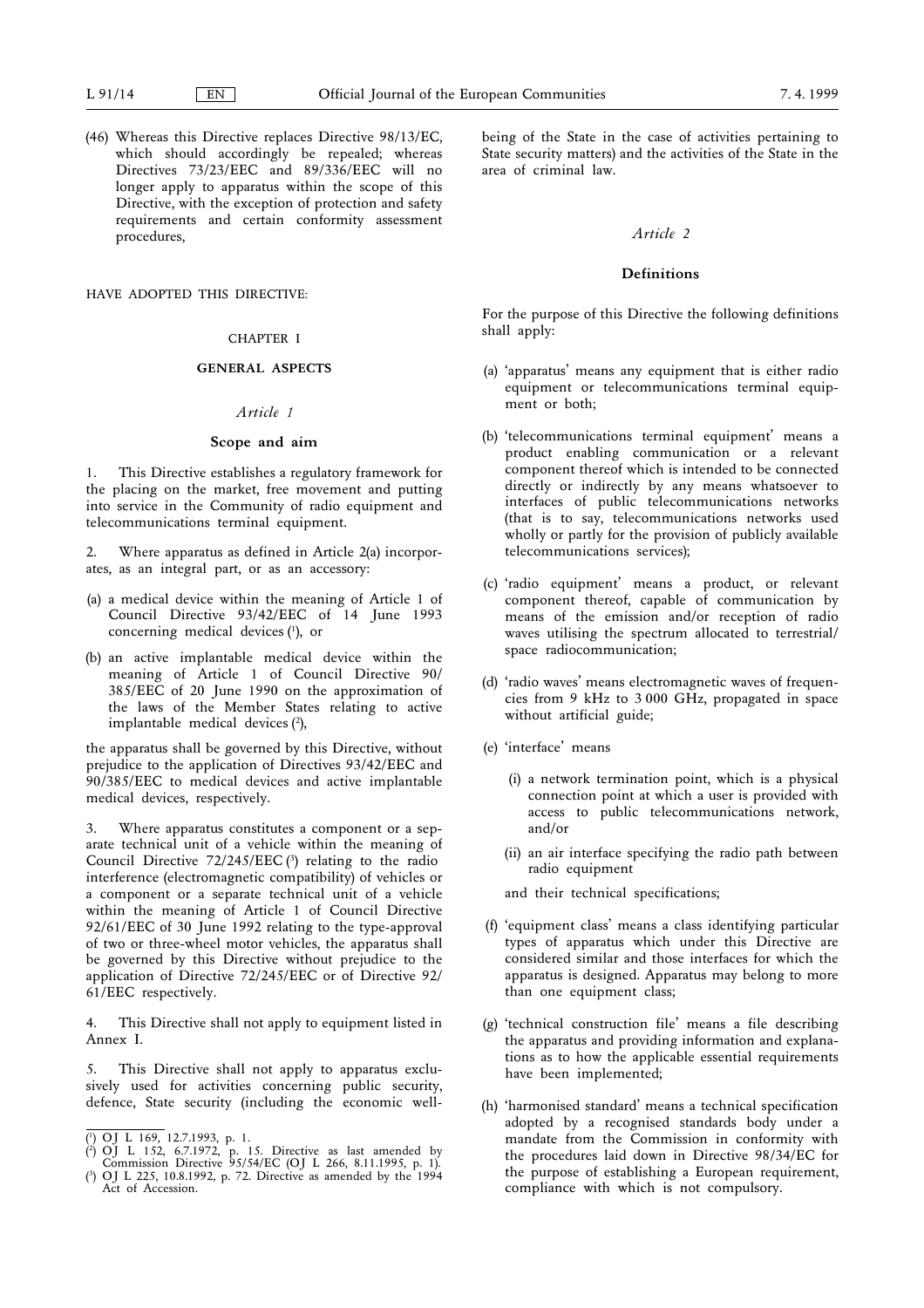(i) 'harmful interference' means interference which endangers the functioning of a radionavigation service or of other safety services or which otherwise seriously degrades, obstructs or repeatedly interrupts a radiocommunications service operating in accordance with the applicable Community or national regulations.

### *Article 3*

#### **Essential requirements**

1. The following essential requirements are applicable to all apparatus:

- (a) the protection of the health and the safety of the user and any other person, including the objectives with respect to safety requirements contained in Directive 73/23/EEC, but with no voltage limit applying;
- (b) the protection requirements with respect to electromagnetic compatibility contained in Directive 89/ 336/EEC.

2. In addition, radio equipment shall be so constructed that it effectively uses the spectrum allocated to terrestrial/space radio communication and orbital resources so as to avoid harmful interference.

In accordance with the procedure laid down in Article 15, the Commission may decide that apparatus within certain equipment classes or apparatus of particular types shall be so constructed that:

- (a) it interworks via networks with other apparatus and that it can be connected to interfaces of the appropriate type throughout the Community; and/or that
- (b) it does not harm the network or its functioning nor misuse network resources, thereby causing an unacceptable degradation of service; and/or that
- (c) it incorporates safeguards to ensure that the personal data and privacy of the user and of the subscriber are protected; and/or that
- (d) it supports certain features ensuring avoidance of fraud; and/or that
- (e) it supports certain features ensuring access to emergency services; and/or that
- (f) it supports certain features in order to facilitate its use by users with a disability.

#### *Article 4*

### **Notification and publication of interface specifications**

1. Member States shall notify the interfaces which they have regulated to the Commission insofar as the said interfaces have not been notified under the provisions of Directive 98/34/EC. After consulting the committee in accordance with the procedure set out in Article 15, the Commission shall establish the equivalence between notified interfaces and assign an equipment class identifier, details of which shall be published in the *Official Journal of the European Communities*.

2. Each Member State shall notify to the Commission the types of interface offered in that State by operators of public telecommunications networks. Member States shall ensure that such operators publish accurate and adequate technical specifications of such interfaces before services provided through those interfaces are made publicly available, and regularly publish any updated specifications. The specifications shall be in sufficient detail to permit the design of telecommunications terminal equipment capable of utilising all services provided through the corresponding interface. The specifications shall include, *inter alia,* all the information necessary to allow manufacturers to carry out, at their choice, the relevant tests for the essential requirements applicable to the telecommunications terminal equipment. Member States shall ensure that those specifications are made readily available by the operators.

## *Article 5*

## **Harmonised standards**

1. Where apparatus meets the relevant harmonised standards or parts thereof whose reference numbers have been published in the *Official Journal of the European Communities*, Member States shall presume compliance with those of the essential requirements referred to in Article 3 as are covered by the said harmonised standards or parts thereof.

2. Where a Member State or the Commission considers that conformity with a harmonised standard does not ensure compliance with the essential requirements referred to in Article 3 which the said standard is intended to cover, the Commission or the Member State concerned shall bring the matter before the committee.

3. In the case of shortcomings of harmonised standards with respect to the essential requirements, the Commission may, after consulting the committee and in accordance with the procedure laid down in Article 14, publish in the *Official Journal of the European Communities* guidelines on the interpretation of harmonised standards or the conditions under which compliance with that standard raises a presumption of conformity. After consultation of the committee and in accordance with the procedure laid down in Article 14, the Commission may withdraw harmonised standards by publication of a notice in the *Official Journal of the European Communities*.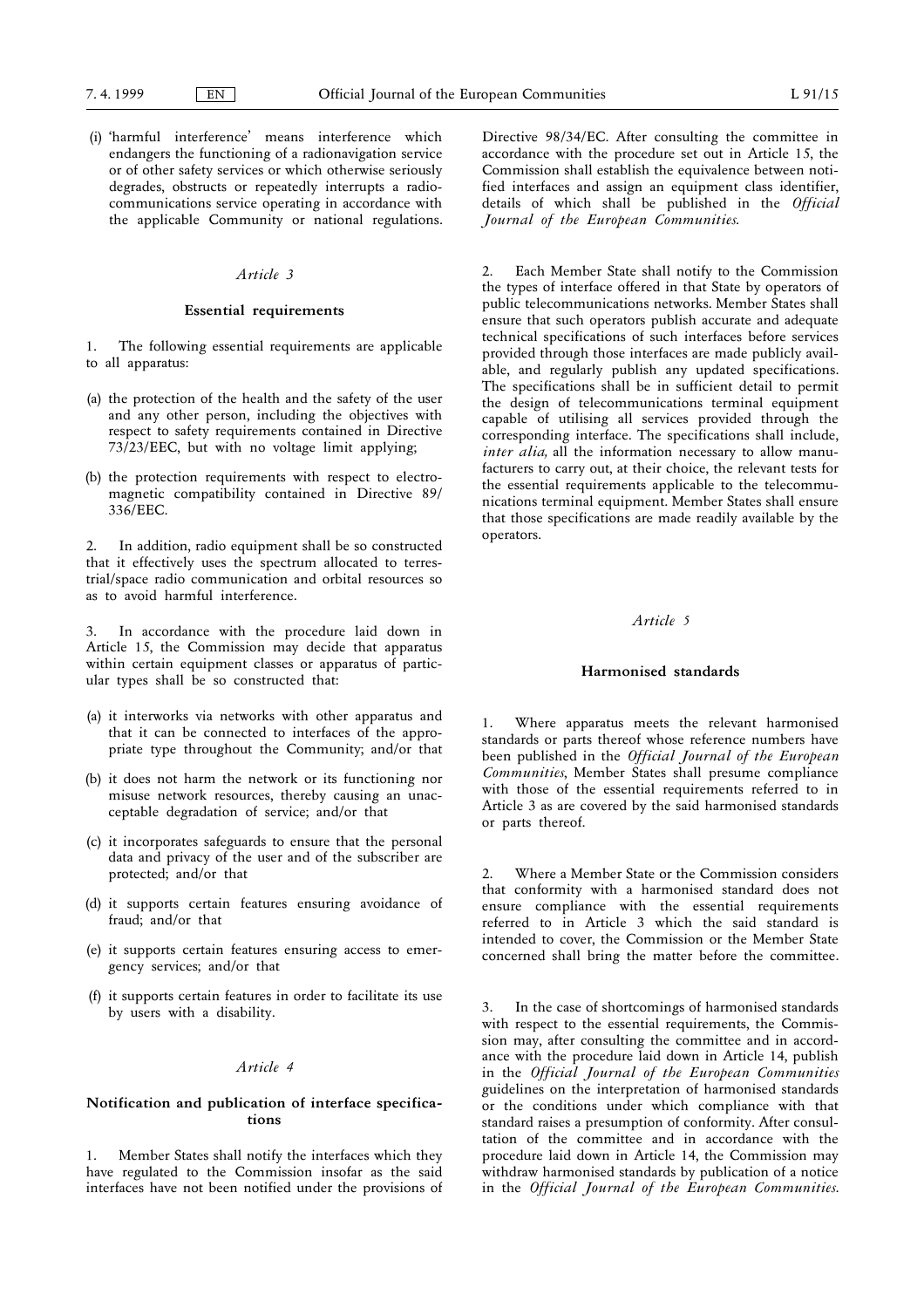*Article 6*

## **Placing on the market**

1. Member States shall ensure that apparatus is placed on the market only if it complies with the appropriate essential requirements identified in Article 3 and the other relevant provisions of this Directive when it is properly installed and maintained and used for its intended purpose. It shall not be subject to further national provisions in respect of placing on the market.

2. In taking a decision regarding the application of essential requirements under Article 3(3), the Commission shall determine the date of application of the requirements. If it is determined that an equipment class needs to comply with particular essential requirements under Article 3(3), any apparatus of the equipment class in question which is first placed on the market before the date of application of the Commission's determination can continue to be placed on the market for a reasonable period. Both the date of application and the period shall be determined by the Commission in accordance with the procedure laid down in Article 14.

3. Member States shall ensure that the manufacturer or the person responsible for placing the apparatus on the market provides information for the user on the intended use of the apparatus, together with the declaration of conformity to the essential requirements. Where it concerns radio equipment, such information shall be sufficient to identify on the packaging and the instructions for use of the apparatus the Member States or the geographical area within a Member State where the equipment is intended to be used and shall alert the user by the marking on the apparatus referred to in Annex VII, paragraph 5, to potential restrictions or requirements for authorisation of use of the radio equipment in certain Member States. Where it concerns telecommunications terminal equipment, such information shall be sufficient to identify interfaces of the public telecommunications networks to which the equipment is intended to be connected. For all apparatus such information shall be prominently displayed.

4. In the case of radio equipment using frequency bands whose use is not harmonised throughout the Community, the manufacturer or his authorised representative established within the Community or the person responsible for placing the equipment on the market shall notify the national authority responsible in the relevant Member State for spectrum management of the intention to place such equipment on its national market.

This notification shall be given no less than four weeks in advance of the start of placing on the market and shall provide information about the radio characteristics of the equipment (in particular frequency bands, channel spacing, type of modulation and RF-power) and the identification number of the notified body referred to in Annex IV or V.

## *Article 7*

## **Putting into service and right to connect**

Member States shall allow the putting into service of apparatus for its intended purpose where it complies with the appropriate essential requirements identified in Article 3 and the other relevant provisions of this Directive.

2. Not withstanding paragraph 1, and without prejudice to conditions attached to authorisations for the provision of the service concerned in conformity with Community law, Member States may restrict the putting into service of radio equipment only for reasons related to the effective and appropriate use of the radio spectrum, avoidance of harmful interference or matters relating to public health.

Without prejudice to paragraph 4, Member States shall ensure that operators of public telecommunications networks do not refuse to connect telecommunications terminal equipment to appropriate interfaces on technical grounds where that equipment complies with the applicable requirements of Article 3.

4. Where a Member State considers that apparatus declared to be compliant with the provisions of this Directive causes serious damage to a network or harmful radio interference or harm to the network or its functioning, the operator may be authorized to refuse connection, to disconnect such apparatus or to withdraw it from service. The Member States shall notify each such authorisation to the Commission, which shall convene a meeting of the committee for the purpose of giving its opinion on the matter. After the committee has been consulted, the Commission may initiate the procedures referred to in Article 5(2) and (3). The Commission and the Member States may also take other appropriate measures.

5. In case of emergency, an operator may disconnect apparatus if the protection of the network requires the equipment to be disconnected without delay and if the user can be offered, without delay and without costs for him, an alternative solution. The operator shall immediately inform the national authority responsible for the implementation of paragraph 4 and Article 9.

#### *Article 8*

#### **Free movement of apparatus**

1. Member States shall not prohibit, restrict or impede the placing on the market and putting into service in their territory of apparatus bearing the CE marking referred to in Annex VII, which indicates its conformity with all provisions of this Directive, including the conformity assessment procedures set out in Chapter II. This shall be without prejudice to Articles  $6(4)$ ,  $7(2)$  and 9(5).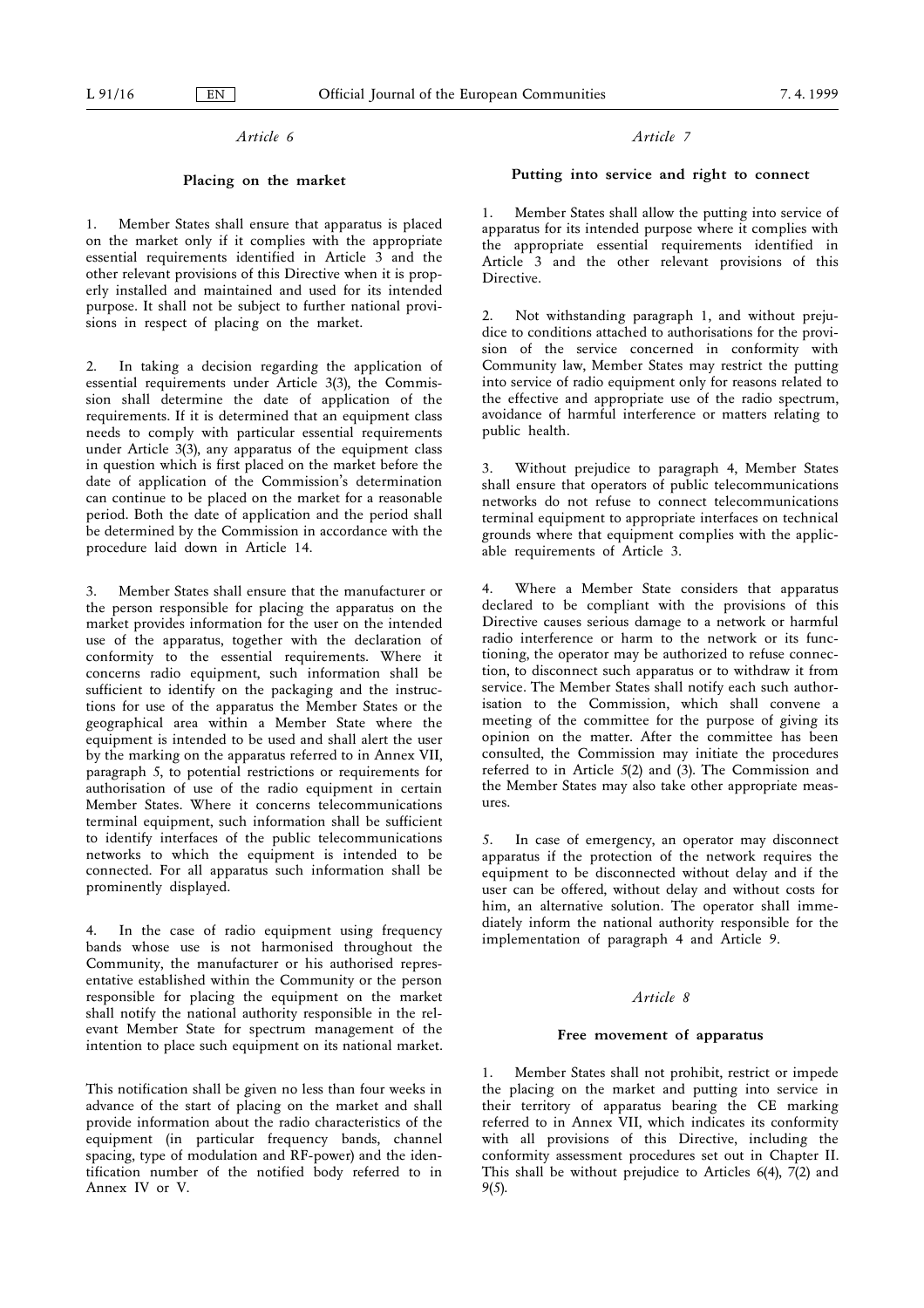At trade fairs, exhibitions, demonstrations, etc., Member States shall not create any obstacles to the display of apparatus which does not comply with this Directive, provided that a visible sign clearly indicates that such apparatus may not be marketed or put into service until it has been made to comply.

3. Where the apparatus is subject to other directives which concern other aspects and also provide for the affixing of the CE marking, the latter shall indicate that such apparatus also fulfils the provisions of those other directives. However, should one or more of those directives allow the manufacturer, during a transitional period, to choose which arrangements to apply, the CE marking shall indicate that the apparatus fulfils the provisions only of those directives applied by the manufacturer. In this case, the particulars of those directives, as published in the *Official Journal of the European Communities*, must be given in the documents, notices or instructions required by those directives and accompanying such products.

### *Article 9*

### **Safeguards**

1. Where a Member State ascertains that apparatus within the scope of this Directive does not comply with the requirements of this Directive, it shall take all appropriate measures in its territory to withdraw the apparatus from the market or from service, prohibit its placing on the market or putting into service or restrict its free movement.

2. The Member State concerned shall immediately notify the Commission of any such measures indicating the reasons for its decision and whether non-compliance is due to:

- (a) incorrect application of the harmonised standards referred to in Article 5(1);
- (b) shortcomings in the harmonised standards referred to in Article  $5(1)$ ;
- (c) failure to satisfy the requirements referred to in Article 3 where the apparatus does not meet the harmonised standards referred to in Article 5(1).

3. If the measures referred to in paragraph 1 are attributed to incorrect application of the harmonised standards referred to in Article 5(1) or to a failure to satisfy the requirements referred to in Article 3 where the apparatus does not meet the harmonised standards referred to in Article 5(1), the Commission shall consult the parties concerned as soon as possible. The Commission shall forthwith inform the Member States of its findings and of its opinion as to whether the measures are justified, within two months of notification of the said measures to the Commission.

4. Where the decision referred to in paragraph 1 is attributed to shortcomings in the harmonised standards referred to in Article 5(1), the Commission shall bring the matter before the committee within two months. The committee shall deliver an opinion in accordance with the procedure laid down in Article 14. After such consultation, the Commission shall inform the Member States of its findings and of its opinion as to whether the action by the Member State is justified. If it finds that the action is justified it shall forthwith initiate the procedure referred to in Article 5(2).

- 5. (a) Notwithstanding the provisions of Article 6, a Member State may, acting in conformity with the Treaty, and in particular Articles 30 and 36 thereof, adopt any appropriate measures with a view to:
	- (i) prohibiting or restricting the placing on its market, and/or
	- (ii) requiring the withdrawal from its market,

of radio equipment, including types of radio equipment, which has caused or which it reasonably considers will cause harmful interference, including interference with existing or planned services on nationally allocated frequency bands.

(b) Where a Member State takes measures in accordance with subparagraph (a) it shall immediately inform the Commission of the said measures, specifying the reasons for adopting them.

6. When a Member State notifies the Commission of a measure referred to in paragraph 1 or 5 the Commission shall in turn inform other Member States and consult the committee on the matter.

Where, after such consultation, the Commission considers that:

- the measure is justified, it shall immediately so inform the Member State which took the initiative and the other Member States,
- the measure is unjustified, it shall immediately so inform the Member State and request it to withdraw the measure.

7. The Commission shall maintain a record of the cases notified by Member States, which shall be made available to them on request.

### CHAPTER II

#### **CONFORMITY ASSESSMENT**

### *Article 10*

### **Conformity assessment procedures**

1. The conformity assessment procedures identified in this Article shall be used to demonstrate the compliance of the apparatus with all the relevant essential requirements identified in Article 3.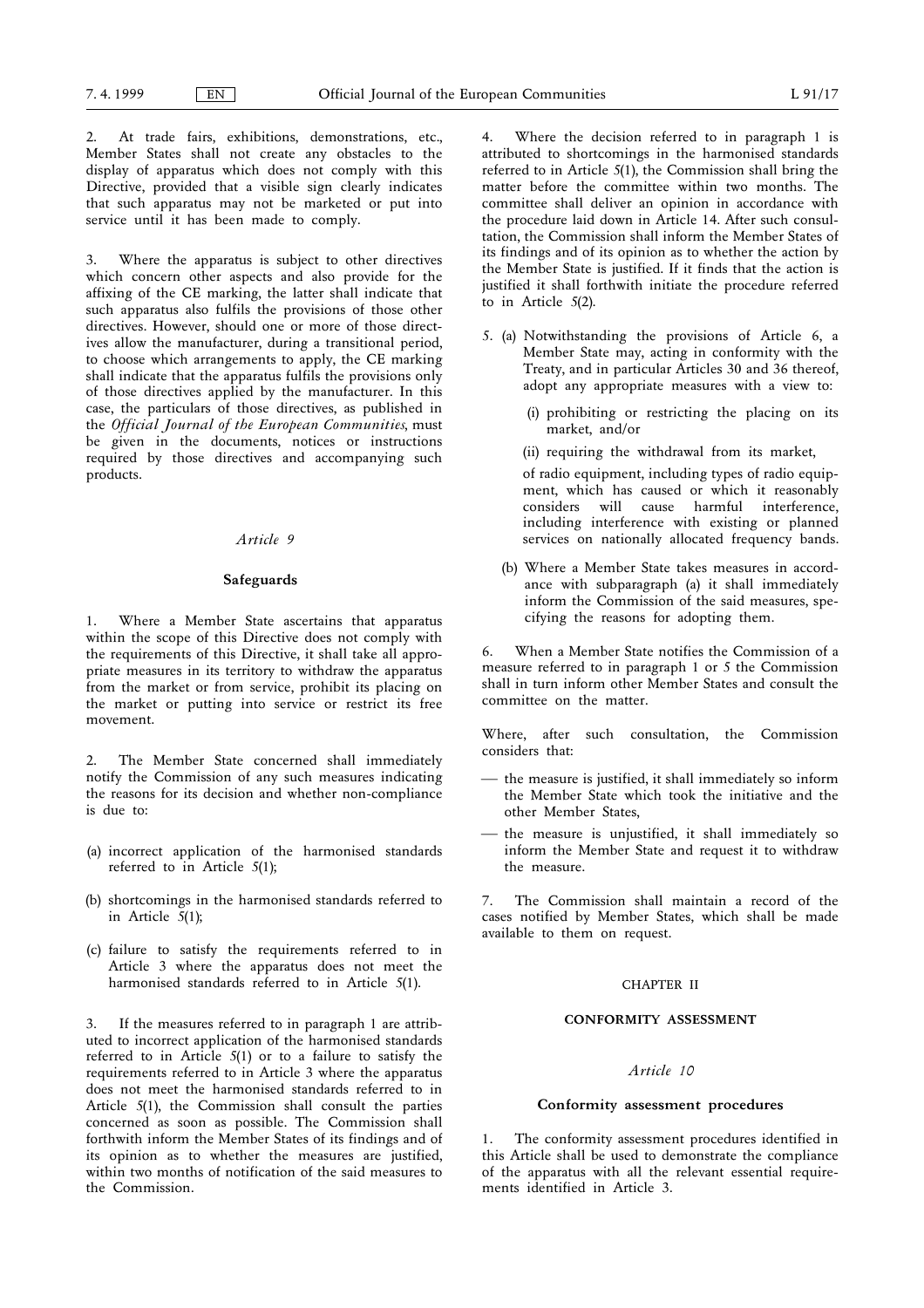2. At the choice of the manufacturer, compliance of the apparatus with the essential requirements identified in Article 3(1)(a) and (b) may be demonstrated using the procedures specified in Directive 73/23/EEC and Directive 89/336/EEC respectively, where the apparatus is within the scope of those Directives, as an alternative to the procedures laid out below.

3. Telecommunications terminal equipment which does not make use of the spectrum allocated to terrestrial/ space radio communication and receiving parts of radio equipment shall be subject to the procedures described in any one of Annexes II, IV or  $\hat{V}$  at the choice of the manufacturer.

4. Where a manufacturer has applied the harmonised standards referred to in Article  $5(1)$ , radio equipment not within the scope of paragraph  $3$  shall be subject to the procedures described in any one of Annexes III, IV or V at the choice of the manufacturer.

5. Where a manufacturer has not applied or has only applied in part the harmonised standards referred to in Article 5(1), radio equipment not within the scope of paragraph 3 of this Article shall be subject to the procedures described in either of Annexes IV or V at the choice of the manufacturer.

6. Records and correspondence relating to the conformity assessment procedures referred to in paragraphs 2 to 5 shall be in an official language of the Member State where the procedure will be carried out, or in a language accepted by the notified body involved.

#### *Article 11*

## **Notified bodies and surveillance authorities**

1. Member States shall notify the Commission of the bodies which they have designated to carry out the relevant tasks referred to in Article 10. Member States shall apply the criteria laid down in Annex VI in determining the bodies to be designated.

2. Member States shall notify the Commission of the authorities established within their territory which are to carry out the surveillance tasks related to the operation of this Directive.

3. The Commission shall publish a list of the notified bodies, together with their identification numbers and the tasks for which they have been notified, in the *Official Journal of the European Communities*. The Commission shall also publish a list of surveillance authorities in the *Official Journal of the European Communities*. Member States shall provide the Commission with all information necessary to keep these lists up to date.

#### CHAPTER III

### **CE CONFORMITY MARKING AND INSCRIPTIONS**

# *Article 12*

# **CE marking**

1. Apparatus complying with all relevant essential requirements shall bear the EC conformity marking referred to in Annex VII. It shall be affixed under the responsibility of the manufacturer, his authorized representative within the Community or the person responsible for placing the apparatus on the market.

Where the procedures identified in Annex III, IV or V are used, the marking shall be accompanied by the identification number of the notified body referred to in Article 11(1). Radio equipment shall in addition be accompanied by the equipment class identifier where such indentifier has been assigned. Any other marking may be affixed to the equipment provided that the visibility and legibility of the EC marking is not thereby reduced.

2. No apparatus, whether or not it complies with the relevant essential requirements, may bear any other marking which is likely to deceive third parties as to the meaning and form of the EC marking specified in Annex VII.

3. The competent Member State shall take appropriate action against any person who has affixed a marking not in conformity with paragraphs 1 and 2. If the person who affixed the marking is not identifiable, appropriate action may be taken against the holder of the apparatus at the time when non-compliance was discovered.

4. Apparatus shall be identified by the manufacturer by means of type, batch and/or serial numbers and by the name of the manufacturer or the person responsible for placing the apparatus on the market.

### CHAPTER IV

#### **THE COMMITTEE**

## *Article 13*

### **Constitution of the committee**

The Commission shall be assisted by a committee, the Telecommunication Conformity Assessment and Market Surveillance Committee (TCAM), composed of representatives of the Member States and chaired by a representative of the Commission.

#### *Article 14*

### **Advisory committee procedure**

1. The committee shall be consulted on the matters covered by Articles 5,  $6(2)$ ,  $7(4)$ ,  $9(4)$  and Annex VII(5).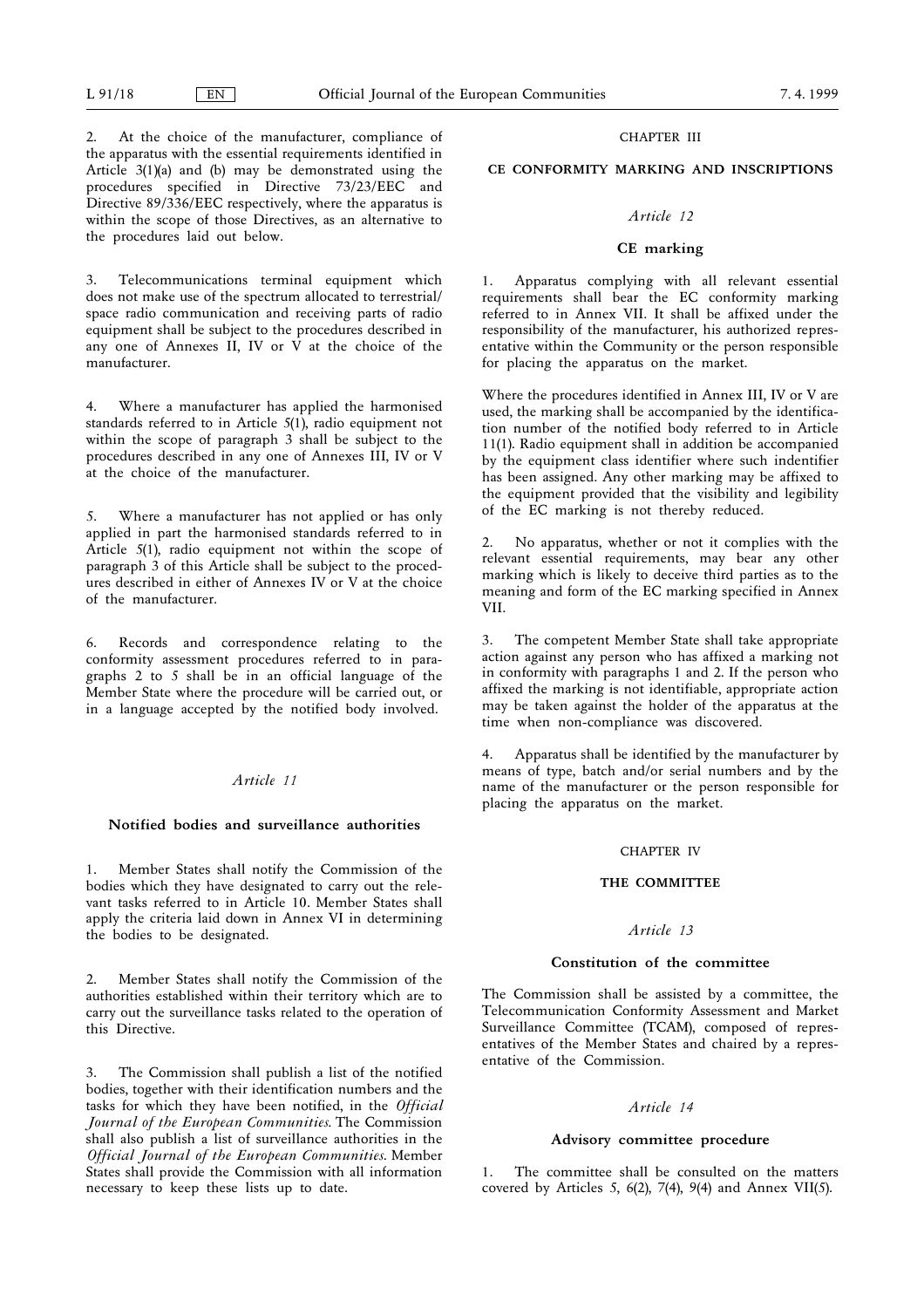2. The Commission shall consult the committee periodically on the surveillance tasks related to the application of this Directive, and, where appropriate, issue guidelines on this matter.

3. The representative of the Commission shall submit to the committee a draft of the measures to be taken. The committee shall deliver its opinion on the draft within a time limit which the chairman may lay down according to the urgency of the matter, if necessary by taking a vote.

The opinion shall be recorded in the minutes; in addition, each Member State shall have the right to ask to have its position recorded in the minutes.

The Commission shall take the utmost account of the opinion delivered by the committee. It shall inform the committee of the manner in which its opinion has been taken into account and decide within one month after having received the opinion of the committee.

4. The Commission shall periodically consult the representatives of the telecommunications networks providers, the consumers and the manufacturers. It shall keep the committee regularly informed of the outcome of such consultations.

# *Article 15*

### **Regulatory committee procedure**

1. Notwithstanding the provisions of Article 14, the following procedure shall apply in respect of the matters covered by Articles 3(3) and 4(1).

2. The representative of the Commission shall submit to the committee a draft of the measures to be taken. The committee shall deliver its opinion on the draft within a time limit which the chairman may lay down according to the urgency of the matter. The opinion shall be delivered by the majority laid down in Article 148(2) of the Treaty in the case of decisions which the Council is required to adopt on a proposal from the Commission. The votes of the representatives of the Member States within the committee shall be weighted in the manner set out in that Article. The chairman shall not vote.

The Commission shall adopt the measures envisaged if they are in accordance with the opinion of the committee.

If the measures envisaged are not in accordance with the opinion of the committee, or if no opinion is delivered, the Commission shall, without delay, submit to the Council a proposal relating to the measures to be taken. The Council shall act by a qualified majority.

If, on the expiry of a period of three months from the date of referral to the Council, the Council has not acted, the proposed measures shall be adopted by the Commission.

#### CHAPTER V

### **FINAL AND TRANSITIONAL PROVISIONS**

# *Article 16*

### **Third countries**

1. Member States may inform the Commission of any general difficulties encountered, *de jure* or *de facto,* by Community undertakings with respect to placing on the market in third countries, which have been brought to their attention.

2. Whenever the Commission is informed of such difficulties, it may, if necessary, submit proposals to the Council for an appropriate mandate for negotiation of comparable rights for Community undertakings in these third countries. The Council shall decide by qualified majority.

3. Measures taken pursuant to paragraph 2 shall be without prejudice to the obligations of the Community and of the Member States under relevant international agreements.

### *Article 17*

## **Review and reporting**

The Commission shall review the operation of this Directive and report thereon to the European Parliament and to the Council, on the first occasion not later than 7 October 2000 18 months after the entry into force of this Directive and every third year thereafter. The report shall cover progress on drawing up the relevant standards, as well as any problems that have arisen in the course of implementation. The report shall also outline the activities of the committee, assess progress in achieving an open competitive market for apparatus at Community level and examine how the regulatory framework for the placing on the market and putting into service of apparatus should be developed to:

- (a) ensure that a coherent system is achieved at Community level for all apparatus;
- (b) allow for convergence of the telecommunications, audiovisual and information technology sectors;
- (c) enable harmonisation of regulatory measures at international level.

It shall in particular examine whether essential requirements are still necessary for all categories of apparatus covered and whether the procedures contained in Annex IV, third paragraph, are proportionate to the aim of ensuring that the essential requirements are met for apparatus covered by that Annex. Where necessary, further measures may be proposed in the report for full implementation of the aim of the Directive.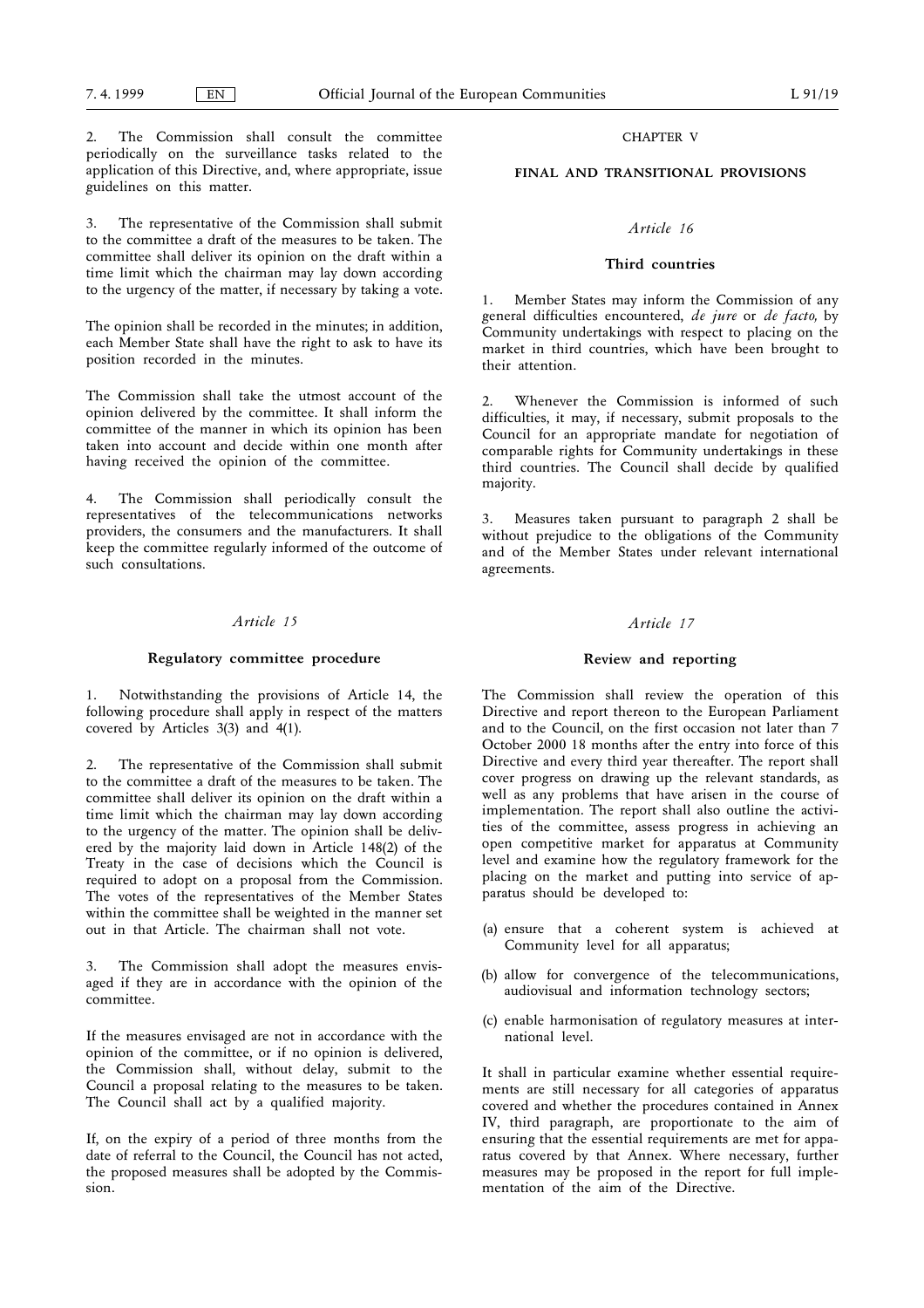# *Article 18*

### **Transitional provisions**

1. Standards under Directive 73/23/EEC or 89/ 336/EEC whose references have been published in the *Official Journal of the European Communities* may be used as the basis for a presumption of conformity with the essential requirements referred to in Article 3(1)(a) and Article 3(1)(b). Common technical regulations under Directive 98/13/EC whose references have been published in the *Official Journal of the European Communities* may be used as the basis for a presumption of conformity with the other relevant essential requirements referred to in Article 3. The Commission shall publish a list of references to those standards in the *Official Journal of the European Communities* immediately after this Directive enters into force.

Member States shall not impede the placing on the market and putting into service of apparatus which is in accordance with the provisions in Directive 98/13/EC or rules in force in their territory and was placed on the market for the first time before this Directive entered into force or at the latest two years after this Directive entered into force.

3. Apart from the essential requirements referred to in Article 3(1), the Member States may request to continue, for a period of up to 30 months following the date referred to in the first sentence of Article 19(1), and in conformity with the provisions of the Treaty, to require telecommunications terminal equipment not to be capable of causing unacceptable deterioration of a voice telephony service accessible within the framework of the universal service as defined in Directive 98/10/EC.

The Member State shall inform the Commission of the reasons for requesting a continuation of such a requirement, the date by which the service concerned will no longer need the requirement, and the measures envisaged in order to meet this deadline. The Commission shall consider the request taking into account the particular situation in the Member State and the need to ensure a coherent regulatory environment at Community level, and shall inform the Member State whether it deems that the particular situation in that Member State justifies a continuation and, if so, until which date such continuation is justified.

#### *Article 19*

### **Transposition**

1. Member States shall not later than 7 April 2000 adopt and publish the laws, regulations and administrative provisions necessary to comply with this Directive. They shall forthwith inform the Commission thereof. They shall apply these provisions as from 8 April 2000.

When Member States adopt these measures, they shall contain a reference to this Directive or shall be accompanied by such reference on the occasion of their official publication. The methods of making such a reference shall be laid down by Member States.

2. Member States shall inform the Commission of the main provisions of domestic law which they adopt in the field covered by this Directive.

#### *Article 20*

### **Repeal**

1. Directive 98/13/EC is hereby repealed as from 8 April 2000.

This Directive is not a specific directive within the meaning of Article 2(2) of Directive 89/336/EEC. The provisions of Directive 89/336/EEC shall not apply to apparatus falling within the scope of this Directive, with the exception of the protection requirements in Article 4 and Annex III and the conformity assessment procedure in Article 10(1) and (2) of, and Annex I to, Directive 89/336/EEC, as from 8 April 2000.

3. The provisions of Directive 73/23/EEC shall not apply to apparatus falling within the scope of this Directive, with the exceptions of the objectives with respect to safety requirements in Article 2 and Annex I and the conformity assessment procedure in Annex III, Section B, and Annex IV to Directive 73/23/EEC, as from 8 April 2000.

## *Article 21*

### **Entry into force**

This Directive shall enter into force on the day of its publication in the *Official Journal of the European Communities*.

### *Article 22*

# **Addressees**

This Directive is addressed to the Member States.

Done at Brussels, 9 March 1999.

| For the European |                 |
|------------------|-----------------|
| Parliament       | For the Council |
| The President    | The President   |
| J. M. GIL-ROBLES | W. RIESTER      |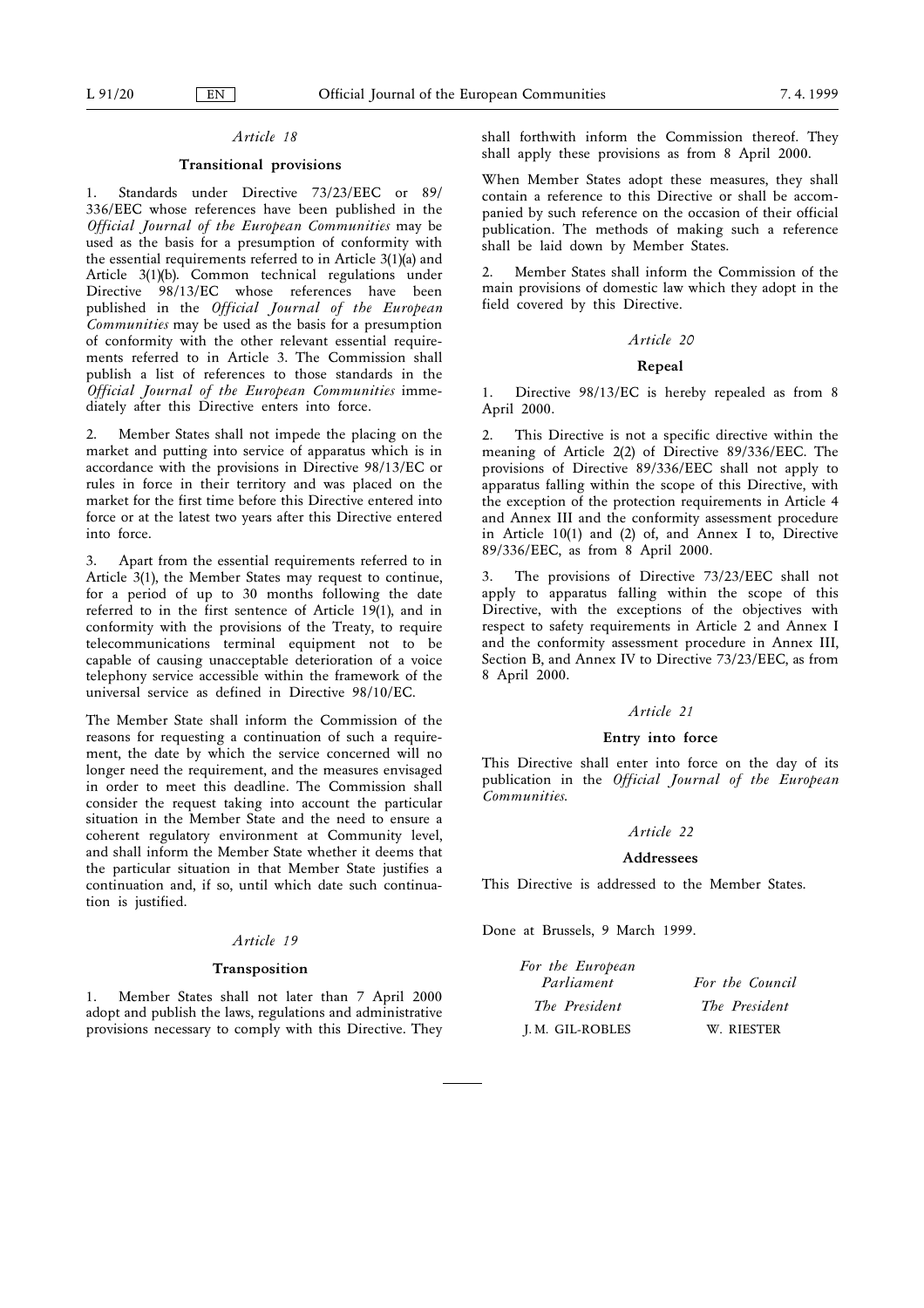#### *ANNEX I*

### **EQUIPMENT NOT COVERED BY THIS DIRECTIVE AS REFERRED TO IN ARTICLE 1(4)**

1. Radio equipment used by radio amateurs within Article 1, definition 53, of the International Telecommunications Union (ITU) radio regulations unless the equipment is available commercially.

Kits of components to be assembled by radio amateurs and commercial equipment modified by and for the use of radio amateurs are not regarded as commercially available equipment.

- 2. Equipment falling within the scope of Council Directive 96/98/EC of 20 December 1996 on marine equipment (1).
- 3. Cabling and wiring.
- 4. Receive only radio equipment intended to be used solely for the reception of sound and TV broadcasting services.
- 5. Products, appliances and components within the meaning of Article 2 of Council Regulation (EEC) No 3922/91 of 16 December 1991 on the harmonisation of technical requirements and administrative procedures in the field of civil aviation  $(2)$ .
- 6. Air-traffic-management equipment and systems within the meaning of Article 1 of Council Directive 93/65/EEC of 19 July 1993 on the definition and use of compatible technical specifications for the procurement of air-traffic-management equipment and systems  $(\hat{3})$ .

<sup>(</sup> 1) OJ L 46, 17.2.1997, p. 25. ( 2) OJ L 373, 31.12.1991, p. 4. Regulation as amended by Commission Regulation (EC) No 2176/96 (OJ L 291,

<sup>14.11.1996,</sup> p. 15). ( 3) OJ L 187, 29.7.1993, p. 52. Directive as last amended by Commission Directive 97/15/EC (OJ L 95, 10.4.1997, p. 16).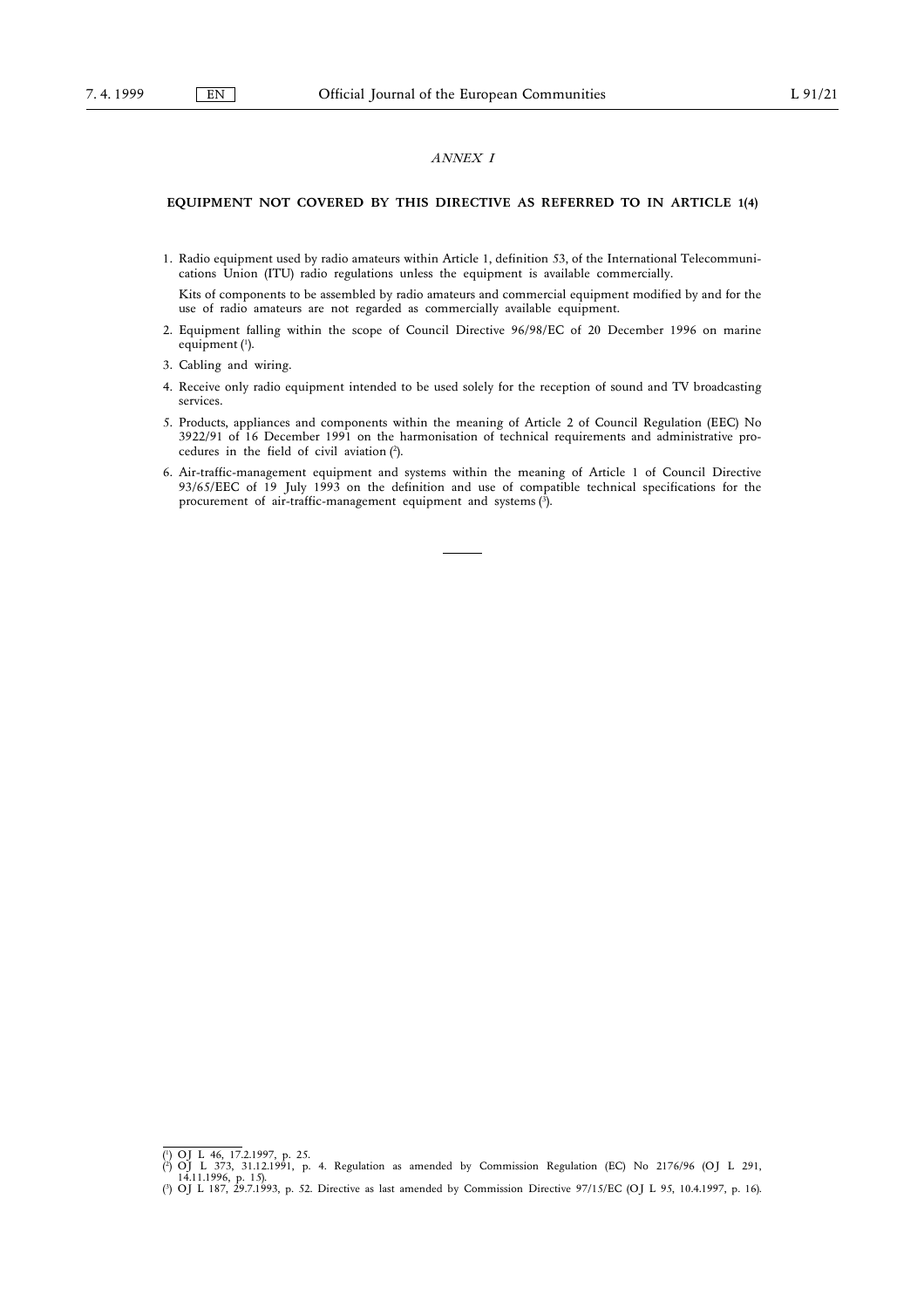#### *ANNEX II*

# **CONFORMITY ASSESSMENT PROCEDURE REFERRED TO IN ARTICLE 10(3)**

#### **Module A (internal production control)**

- 1. This module describes the procedure whereby the manufacturer or his authorised representative established within the Community, who carries out the obligations laid down in point 2, ensures and declares that the products concerned satisfy the requirements of this Directive that apply to them. The manufacturer or his authorised representative established within the Community must affix the CE marking to each product and draw up a written declaration of conformity.
- 2. The manufacturer must establish the technical documentation described in point 4 and he or his authorised representative established within the Community must keep it for a period ending at least 10 years after the last product has been manufactured at the disposal of the relevant national authorities of any Member State for inspection purposes.
- 3. Where neither the manufacturer nor his authorised representative is established within the Community, the obligation to keep the technical documentation available is the responsibility of the person who places the product on the Community market.
- 4. The technical documentation must enable the conformity of the product with the essential requirements to be assessed. It must cover the design, manufacture and operation of the product, in particular:
	- a general description of the product,
	- conceptual design and manufacturing drawings and schemes of components, sub-assemblies, circuits, etc.
	- descriptions and explanations necessary for the understanding of said drawings and schemes and the operation of the product,
	- -- a list of the standards referred to in Article 5, applied in full or in part, and descriptions and explanations of the solutions adopted to meet the essential requirements of the Directive where such standards referred to in Article 5 have not been applied or do not exist,
	- results of design calculations made, examinations carried out, etc.,
	- test reports.
- 5. The manufacturer or his authorised representative must keep a copy of the declaration of conformity with the technical documentation.
- 6. The manufacturer must take all measures necessary in order that the manufacturing process ensures compliance of the manufactured products with the technical documentation referred to in point 2 and with the requirements of this Directive that apply to them.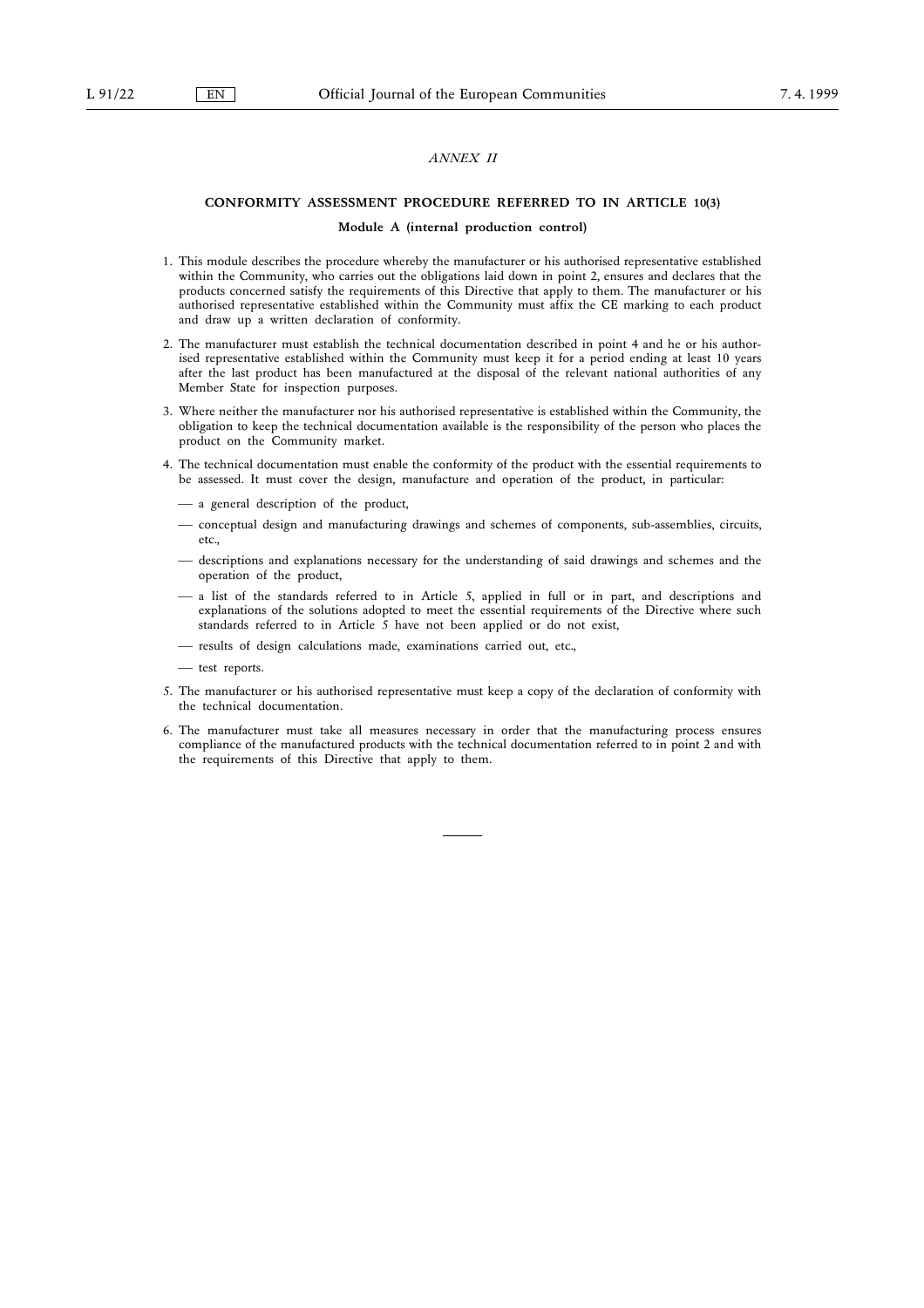### *ANNEX III*

### **CONFORMITY ASSESSMENT PROCEDURE REFERRED TO IN ARTICLE 10(4)**

#### **(Internal production control plus specific apparatus tests)** ( 1)

This Annex consists of Annex II, plus the following supplementary requirements:

For each type of apparatus, all essential radio test suites must be carried out by the manufacturer or on his behalf. The identification of the test suites that are considered to be essential is the responsibility of a notified body chosen by the manufacturer except where the test suites are defined in the harmonised standards. The notified body must take due account of previous decisions made by notified bodies acting together.

The manufacturer or his authorised representative established within the Community or the person responsible for placing the apparatus on the market must declare that these tests have been carried out and that the apparatus complies with the essential requirements and must affix the notified body's identification number during the manufacturing process.

### *ANNEX IV*

#### **CONFORMITY ASSESSMENT PROCEDURE REFERRED TO IN ARTICLE 10(5)**

#### **(Technical construction file)**

This Annex consists of Annex III plus the following supplementary requirements:

The technical documentation described in point 4 of Annex II and the declaration of conformity to specific radio test suites described in Annex III must form a technical construction file.

The manufacturer, his authorised representative established within the Community or the person responsible for placing the apparatus on the market, must present the file to one or more notified bodies, each of the notified bodies must be informed of others who have received the file.

The notified body must review the file and if it is considered that it has not been properly demonstrated that the requirements of the Directive have been met, the notified body may issue an opinion to the manufacturer, his representative or the person responsible for placing the apparatus on the market and must inform the other notified bodies who have received the file accordingly. Such an opinion must be given within four weeks of receipt of the file by the notified body. On receipt of this opinion, or after the end of the four-week period, the apparatus may be placed on the market, without prejudice to Articles 6(4) and 9(5).

The manufacturer or his authorised representative established within the Community or the person responsible for placing the apparatus on the market must keep the file for a period ending at least 10 years after the last apparatus has been manufactured at the disposal of the relevant national authorities of any Member States for inspection.

<sup>(</sup> 1) Annex based on Module A with additional requirements appropriate to the sector.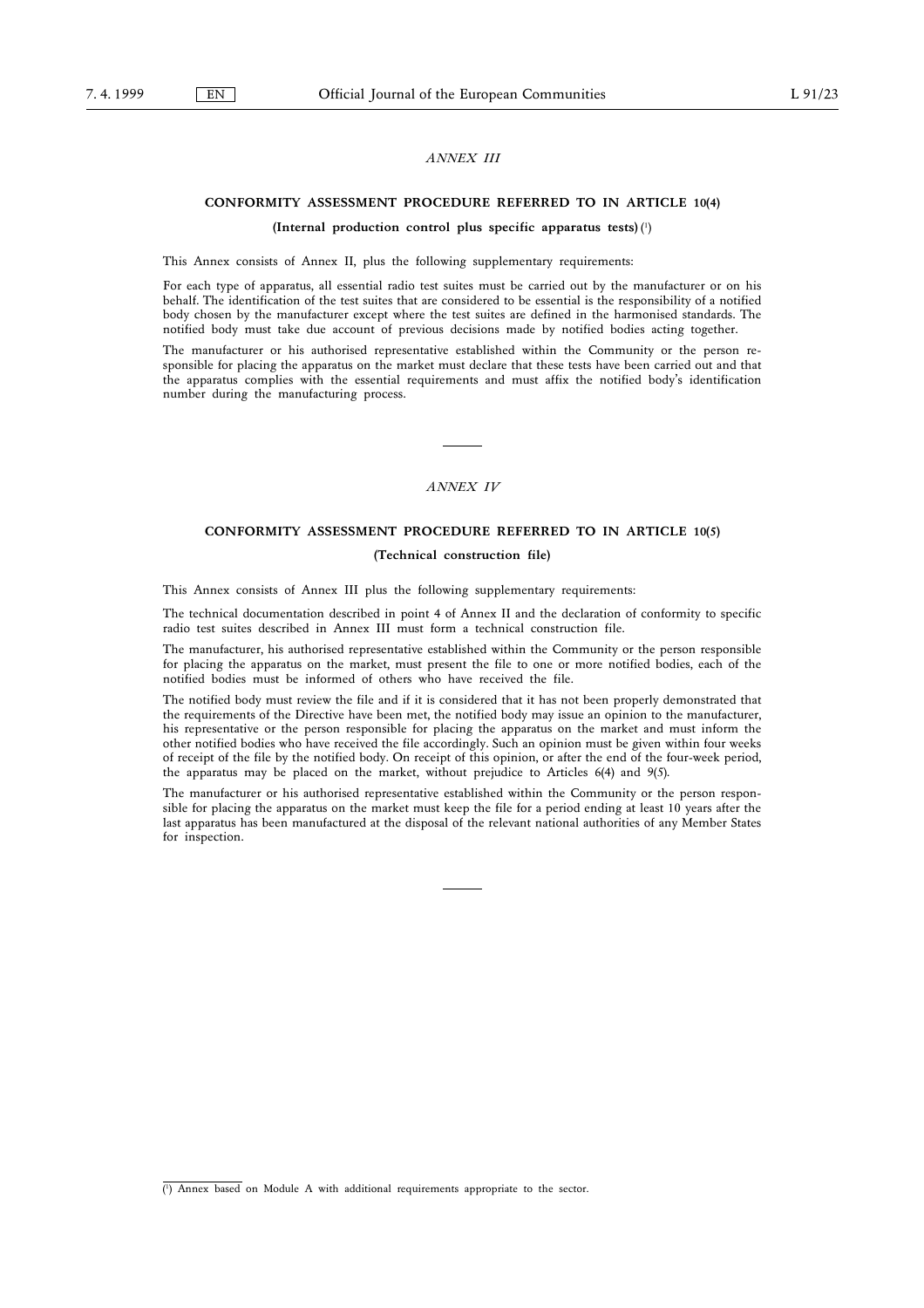### *ANNEX V*

### **CONFORMITY ASSESSMENT PROCEDURE REFERRED TO IN ARTICLE 10**

#### **Full quality assurance**

- 1. Full quality assurance is the procedure whereby the manufacturer who satisfies the obligations of point 2 ensures and declares that the products concerned satisfy the requirements of the Directive that apply to them. The manufacturer must affix the marks referred to in Article 12(1) to each product and draw up a written declaration of conformity.
- 2. The manufacturer must operate an approved quality system for design, manufacture and final product inspection and testing as specified in point 3 and must be subject to surveillance as specified in point 4.
- 3. *Quality system*
- 3.1. The manufacturer must lodge an application for assessment of his quality system with a notified body.

The application must include:

- all relevant information for the products envisaged,
- the quality system's documentation.
- 3.2. The quality system must ensure compliance of the products with the requirements of the Directive that apply to them. All the elements, requirements and provisions adopted by the manufacturer must be documented in a systematic and orderly manner in the form of written policies, procedures and instructions. This quality system documentation must ensure a common understanding of the quality policies and procedures such as quality programmes, plans, manuals and records.

It must contain in particular an adequate description of:

- the quality objectives and the organisational structure, responsibilities and powers of the management with regard to design and product quality,
- the technical specifications, including the harmonised standards and technical regulations as well as relevant test specifications that will be applied and, where the standards referred to in Article 5(1) will not be applied in full, the means that will be used to ensure that the essential requirements of the Directive that apply to the products will be met,
- the design control and design verification techniques, processes and systematic actions that will be used when designing the products pertaining to the product category covered,
- the corresponding manufacturing, quality control and quality assurance techniques, processes and systematic actions that will be used,
- the examinations and tests that will be carried out before, during and after manufacture, and the frequency with which they will be carried out, as well as the results of the tests carried out before manufacture where appropriate,
- $\frac{1}{10}$  the means by which it is ensured that the test and examination facilities respect the appropriate requirements for the performance of the necessary test,
- the quality records, such as inspection reports and test data, calibration data, qualification reports of the personnel concerned, etc.,
- the means to monitor the achievement of the required design and product quality and the effective operation of the quality system.
- 3.3. The notified body must assess the quality system to determine whether it satisfies the requirements referred to in point 3.2. It must presume compliance with these requirements in respect of quality systems that implement the relevant harmonised standard.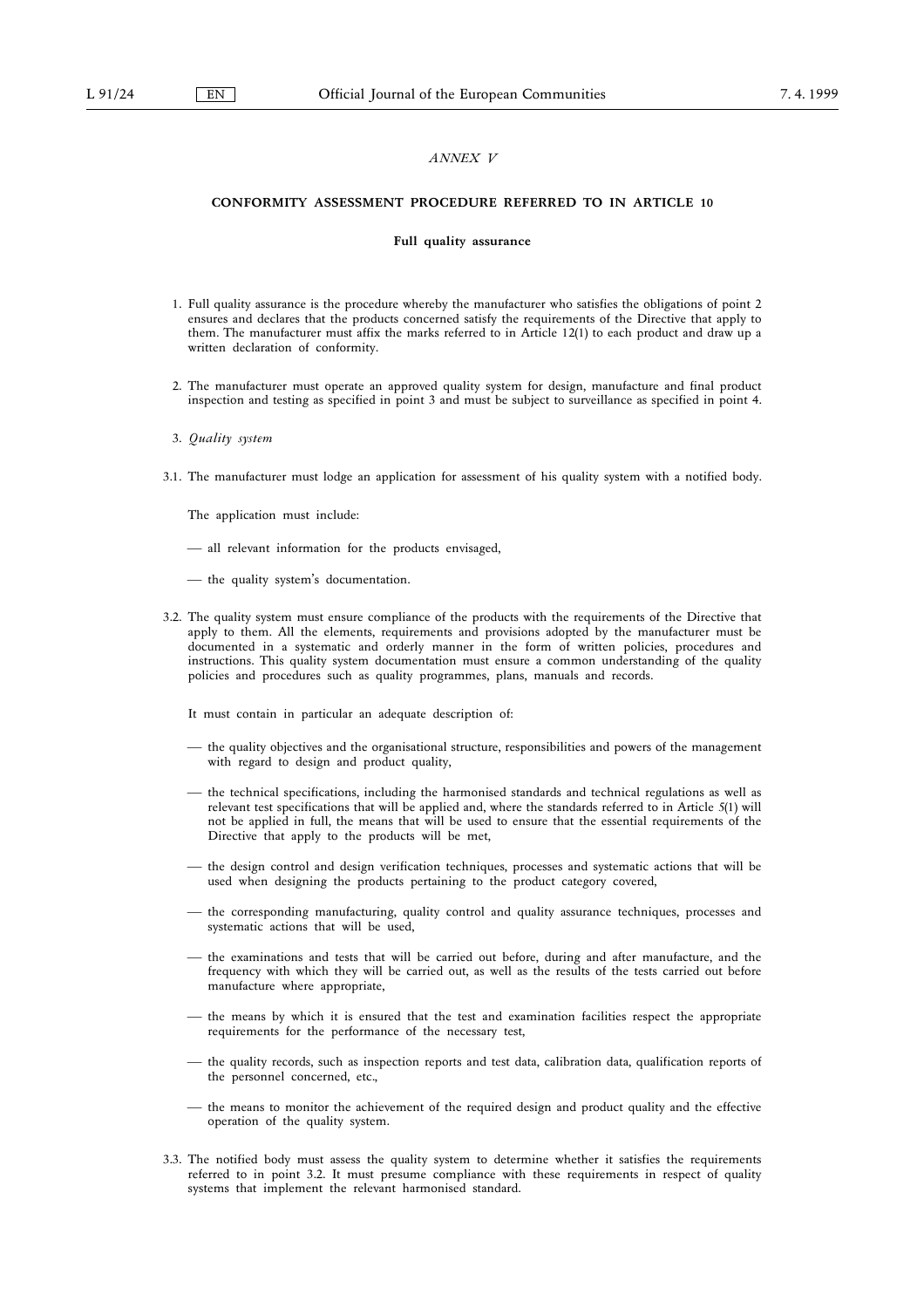The notified body must assess in particular whether the quality control system ensures conformity of the products with the requirements of the Directive in the light of the relevant documentation supplied in respect of points 3.1 and 3.2 including, where relevant, test results supplied by the manufacturer.

The auditing team must have at least one member experienced as an assessor in the product technology concerned. The evaluation procedure must include an assessment visit to the manufacturer's premises.

The decision must be notified to the manufacturer. The notification must contain the conclusions of the examination and the reasoned assessment decision.

3.4. The manufacturer must undertake to fulfil the obligations arising out of the quality system as approved and to uphold it so that it remains adequate and efficient.

The manufacturer or his authorised representative must keep the notified body that has approved the quality system informed of any intended updating of the quality system.

The notified body must evaluate the modifications proposed and decide whether the amended quality system will still satisfy the requirements referred to in point 3.2 or whether a reassessment is required.

It must notify its decision to the manufacturer. The notification must contain the conclusions of the examination and the reasoned assessment decision.

- 4. EC surveillance under the responsibility of the notified body
- 4.1. The purpose of surveillance is to make sure that the manufacturer duly fulfils the obligations arising out of the approved quality system.
- 4.2. The manufacturer must allow the notified body access for inspection purposes to the locations of design, manufacture, inspection and testing, and storage and must provide it with all necessary information, in particular:
	- the quality system documentation,
	- $-$  the quality records as foreseen by the design part of the quality system, such as results of analyses, calculations, tests, etc.,
	- the quality records as foreseen by the manufacturing part of the quality system, such as inspection reports and test data, calibration data, qualification reports of the personnel concerned, etc.
- 4.3. The notified body must carry out audits at reasonable intervals to make sure that the manufacturer maintains and applies the quality system and must provide an audit report to the manufacturer.
- 4.4. Additionally, the notified body may pay unexpected visits to the manufacturer. At the time of such visits, the notified body may carry out tests or have them carried out in order to check the proper functioning of the quality system where necessary; it must provide the manufacturer with a visit report and, if a test has been carried out, with a test report.
- 5. The manufacturer must, for a period ending at least 10 years after the last product has been manufactured, keep at the disposal of the national authorities:
	- the documentation referred to in the second indent of point 3.1,
	- the updating referred to in the second paragraph of point 3.4,
	- $-$  the decisions and reports from the notified body which are referred to in the final paragraph of point 3.4 and in points 4.3 and 4.4.
- 6. Each notified body must make available to the other notified bodies the relevant information concerning quality system approvals including references to the product(s) concerned, issued and withdrawn.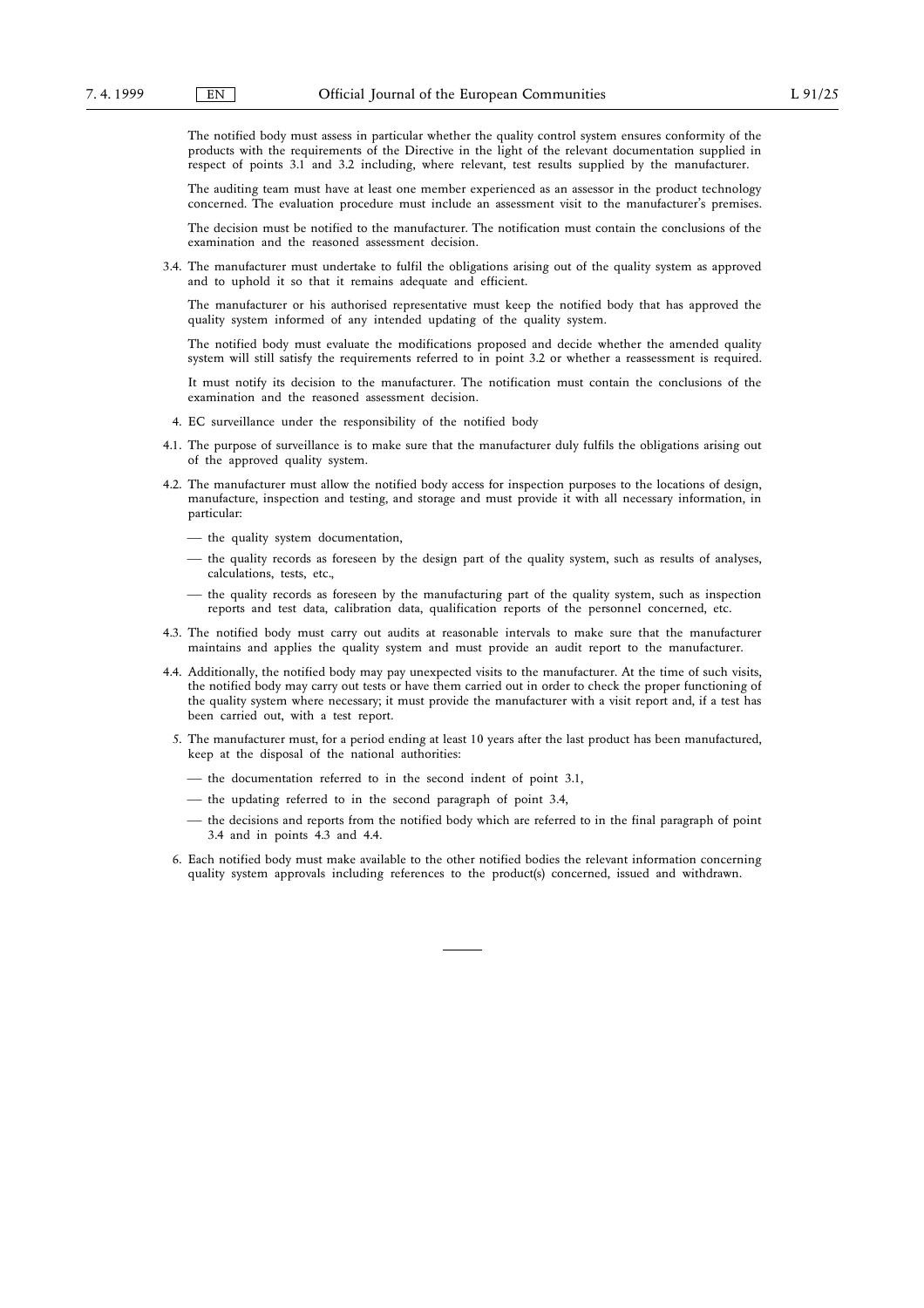#### *ANNEX VI*

#### **MINIMUM CRITERIA TO BE TAKEN INTO ACCOUNT BY MEMBER STATES WHEN DESIG-NATING NOTIFIED BODIES IN ACCORDANCE WITH ARTICLE 11(1)**

- 1. The notified body, its director and the staff responsible for carrying out the tasks for which the notified body has been designated must not be a designer, manufacturer, supplier or installer of radio equipment or telecommunications terminal equipment, or a network operator or a service provider, nor the authorised representative of any of such parties. They must be independent and not become directly involved in the design, construction, marketing or maintenance of radio equipment or telecommunications terminal equipment, nor represent the parties engaged in these activities. This does not preclude the possibility of exchanges of technical information between the manufacturer and the notified body.
- 2. The notified body and its staff must carry out the tasks for which the notified body has been designated with the highest degree of professional integrity and technical competence and must be free from all pressures and inducements, particularly financial, which might influence their judgement or the results of any inspection, especially from persons or groups of persons with an interest in such results.
- 3. The notified body must have at its disposal the necessary staff and facilities to enable it to perform properly the administrative and technical work associated with the tasks for which it has been designated.
- 4. The staff responsible for inspections must have:
	- sound technical and professional training,
	- satisfactory knowledge of the requirements of the tests or inspections that are carried out and adequate experience of such tests or inspections,
	- the ability to draw up the certificates, records and reports required to authenticate the performance of the inspections.
- 5. The impartiality of inspection staff must be guaranteed. Their remuneration must not depend on the number of tests or inspections carried out nor on the results of such inspections.
- 6. The notified body must take out liability insurance unless its liability is assumed by the Member State in accordance with national law, or the Member State itself is directly responsible.
- 7. The staff of the notified body is bound to observe professional secrecy with regard to all information gained in carrying out its tasks (except *vis-à-vis* the competent administrative authorities of the Member State in which its activities are carried out) under this Directive or any provision of national law giving effect thereto.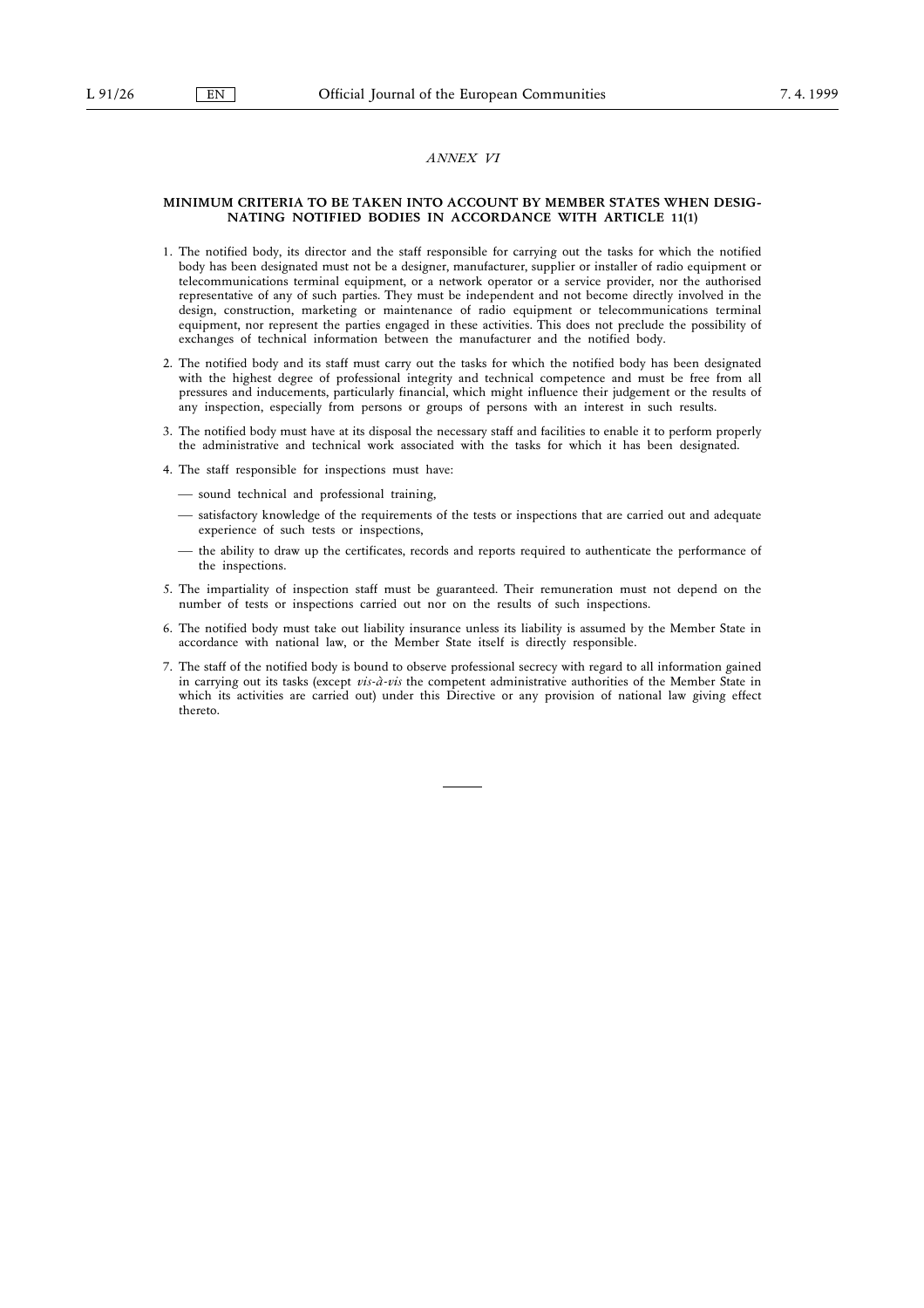## *ANNEX VII*

# **MARKING OF EQUIPMENT REFERRED TO IN ARTICLE 12(1)**

1. The CE conformity marking must consist of the initials 'CE' taking the following form:

| пп                                      |                                 |                         |
|-----------------------------------------|---------------------------------|-------------------------|
|                                         |                                 |                         |
|                                         |                                 |                         |
|                                         |                                 |                         |
|                                         |                                 |                         |
| πп<br>௱<br>                             |                                 | .<br>------------------ |
| ш<br>_____________                      |                                 | ,,,,,,,,,,,,,,,,,,,,,   |
| ਜ<br>.                                  |                                 | ---------------         |
| ш                                       |                                 | <del>.</del>            |
| ш                                       |                                 | .                       |
| ┯<br>,,,,,,,,,,,,,,,                    |                                 |                         |
| m<br>,,,,,,,,,,,,,,,,,<br>_____________ |                                 | .                       |
| гπ<br>m<br>,,,,,,,,,,,,,,,              |                                 | .<br>,,,,,,,,,,,,,,,,,, |
| mm                                      | <del></del>                     | .                       |
|                                         | What William Millian            |                         |
|                                         |                                 |                         |
|                                         |                                 |                         |
|                                         | 20022008. Playerston. Playersto |                         |
|                                         |                                 |                         |
|                                         |                                 |                         |

If the CE marking is reduced or enlarged, the proportions given in the above graduated drawing must be respected.

- 2. The CE marking must have a height of at least 5 mm except where this is not possible on account of the nature of the apparatus.
- 3. The CE marking must be affixed to the product or to its data plate. Additionally it must be affixed to the packaging, if any, and to the accompanying documents.
- 4. The CE marking must be affixed visibly, legibly and indelibly.
- 5. The equipment class identifier must take a form to be decided by the Commission in accordance with the procedure laid down in Article 14.

Where appropriate it must include an element intended to provide information to the user that the apparatus makes use of radio frequency bands where their use is not harmonised throughout the Community.

It must have the same height as the initials 'CE'.